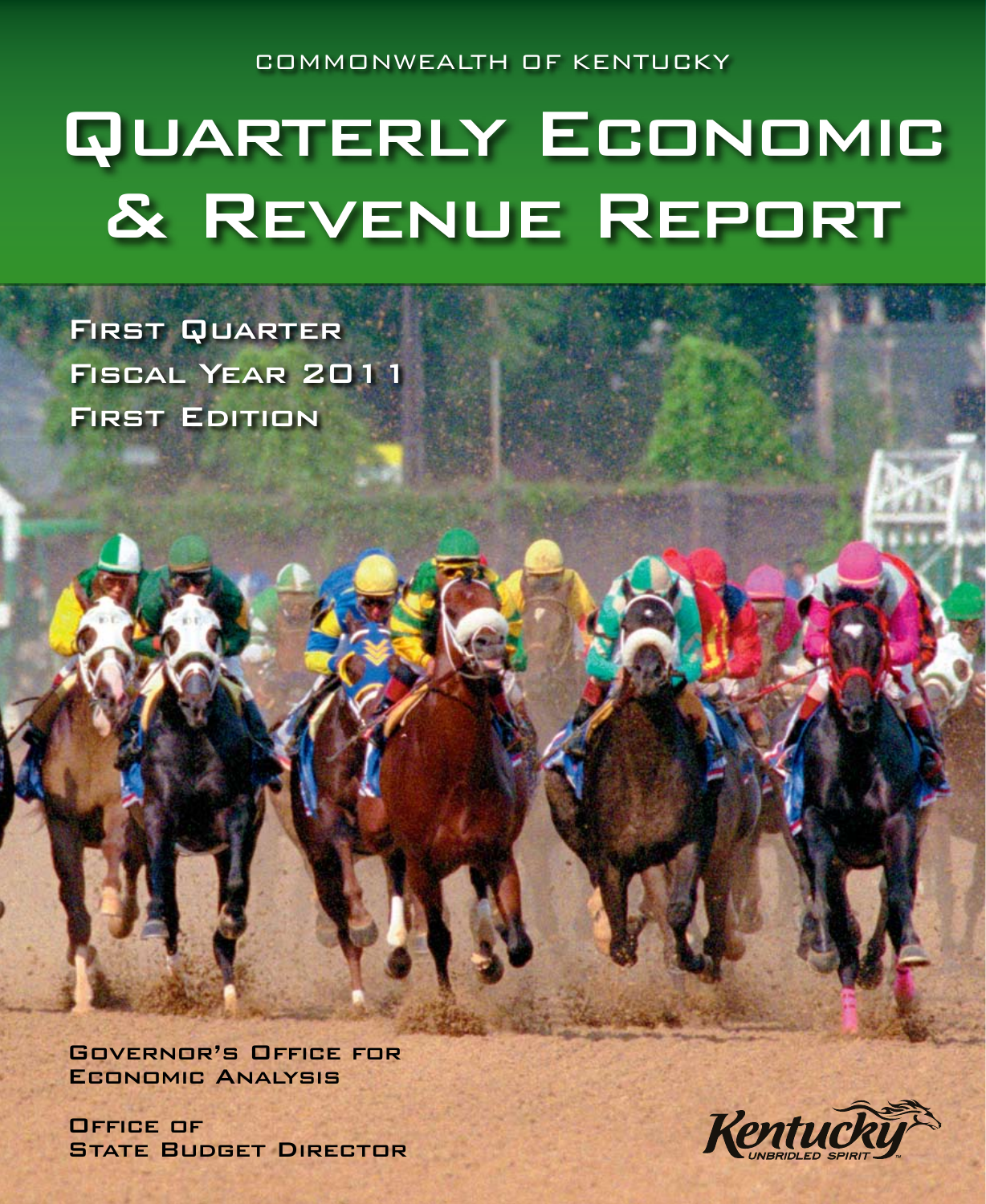

*Office of State Budget Director* 

Capitol Building, 700 Capitol Avenue Frankfort, Kentucky 40601

**Steven L. Beshear Governor** 

(502) 564-2611 or (502) 564-7300 FAX: (502) 564-7022 or (502) 564-6684 Internet: osbd.ky.gov

Governor's Office for Policy and Management Governor's Office for Economic Analysis Governor's Office for Policy Research

**Mary E. Lassiter State Budget Director** 

November 1, 2010

The Honorable Steven L. Beshear Governor Commonwealth of Kentucky State Capitol Building Frankfort, KY 40601

Dear Governor Beshear:

The attached Quarterly Economic and Revenue Report summarizes the revenue and economic statistics for the first quarter of Fiscal Year 2011 (FY11). It also includes an interim economic and revenue forecast for the last three quarters of FY11.

General Fund receipts for the first quarter of FY11 totaled \$2,055.1 million, an increase of 4.4 percent compared to the same period in FY10. Road Fund revenues totaled \$338.7 million, an increase of 11.9 percent from the first quarter of FY10.

The interim General Fund forecast for the final three quarters of FY11 calls for an increase of 5.1 percent compared to the same period one year ago, resulting in an unofficial interim outlook for the entire FY11 of \$8,629.3 million, or \$58.4 million higher than the enacted revenue estimates. Note, however, that a significant share of the projected increase is from coal severance taxes, and therefore would be shared with local governments if it materialized.

The interim forecast for the Road Fund for the final three quarters of FY11 is \$983.6 million and calls for an increase of 8.8 percent. The interim estimate for the full year FY11 is \$1,322.3 million. If the interim forecast holds true, the Road Fund estimate will exceed the official budgeted estimate by \$56.4 million.

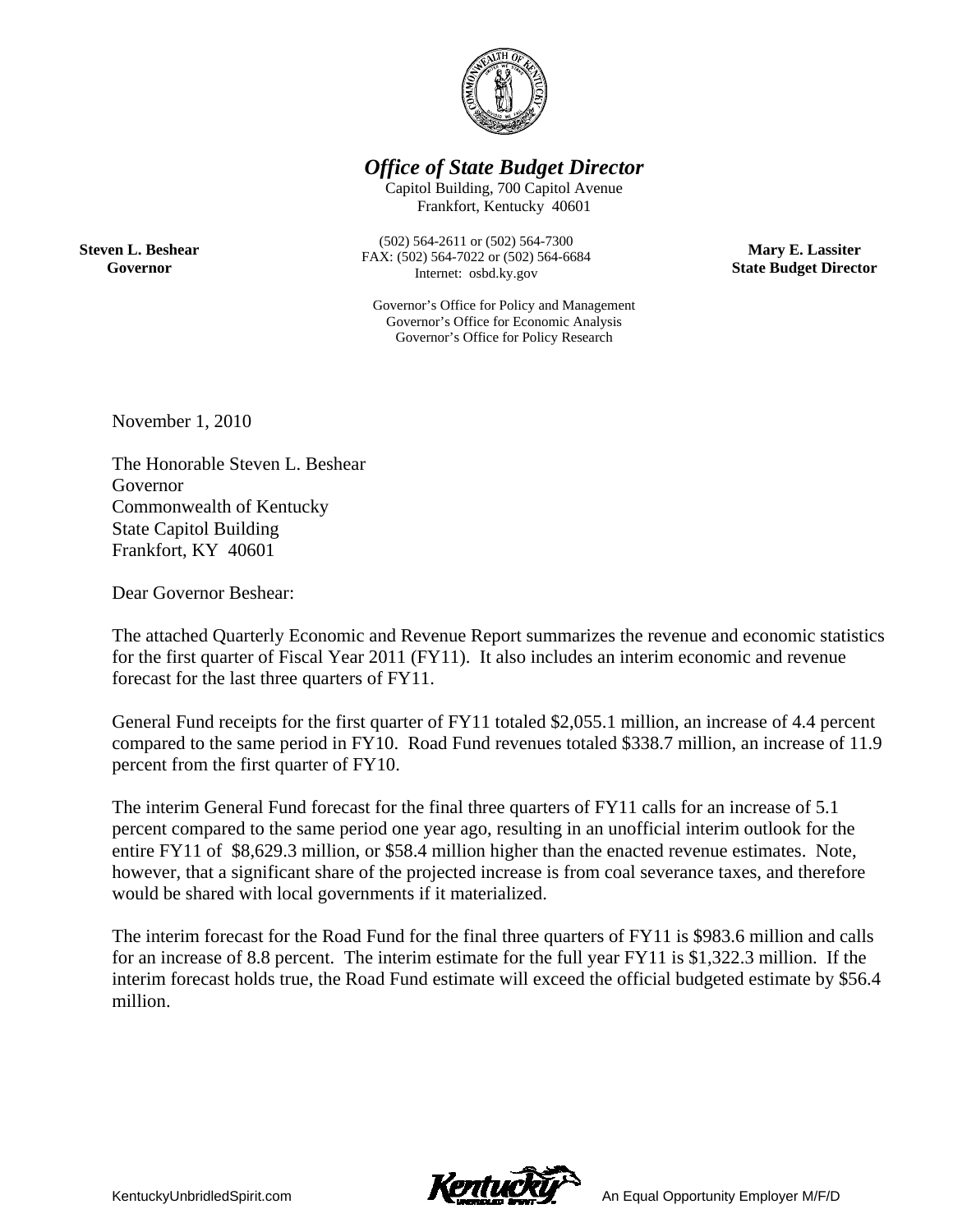Governor Beshear November 1, 2010 Page 2

With just one quarter complete in this fiscal year, we are pleased that we appear to be on track to meet budgeted revenues. However, we continue to be cautious as the economic recovery has not stabilized. We will continue to monitor the economic and fiscal conditions of the Commonwealth and will keep you apprised of developments.

Sincerely,<br>May E. Lassiter.

Mary E. Lassiter State Budget Director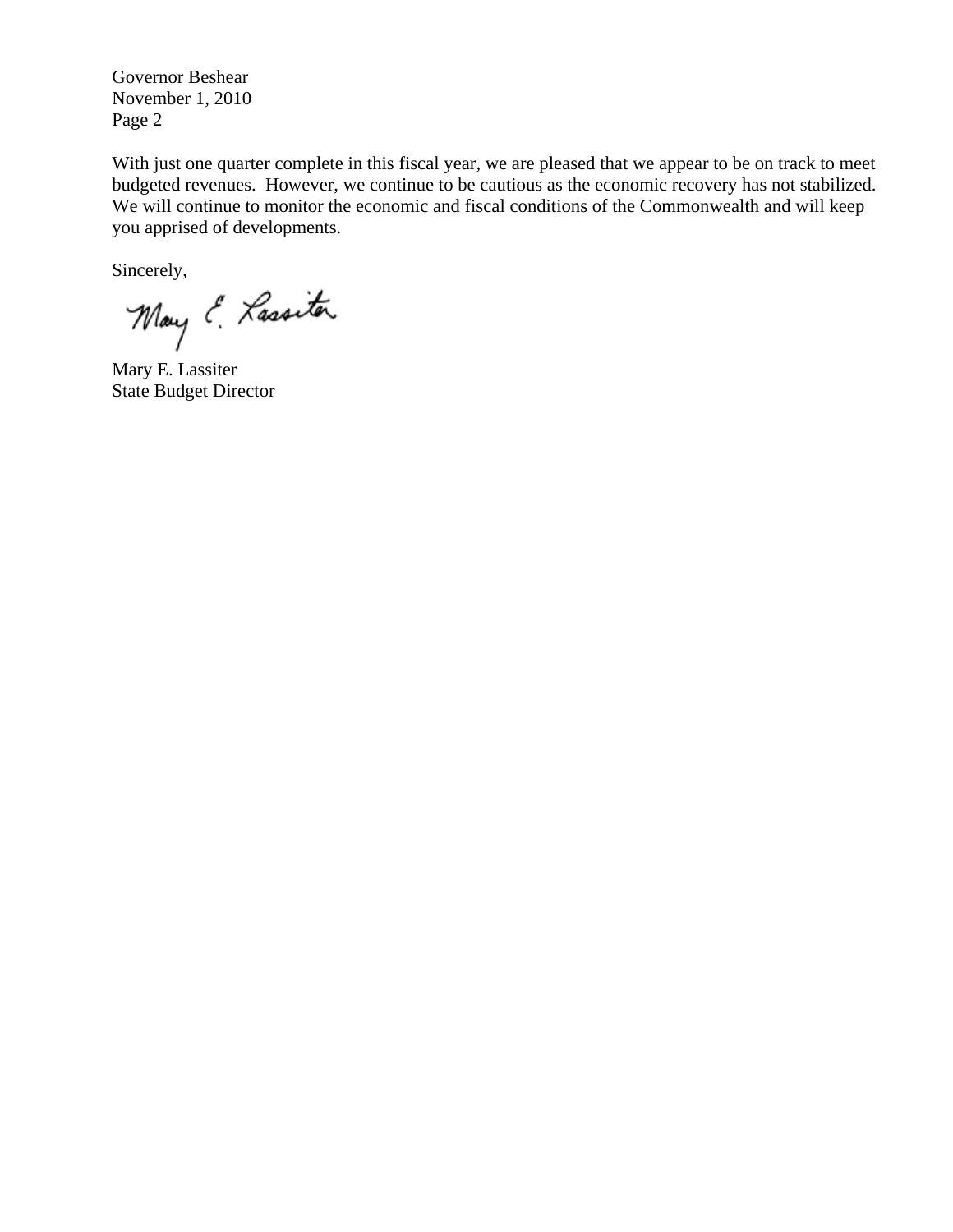### TABLE OF CONTENTS

|   | 5  Revenue Receipts - First Quarter FY2011 |
|---|--------------------------------------------|
| 9 |                                            |
|   |                                            |
|   |                                            |

23 ................. Appendix: First Quarter FY2011 Receipts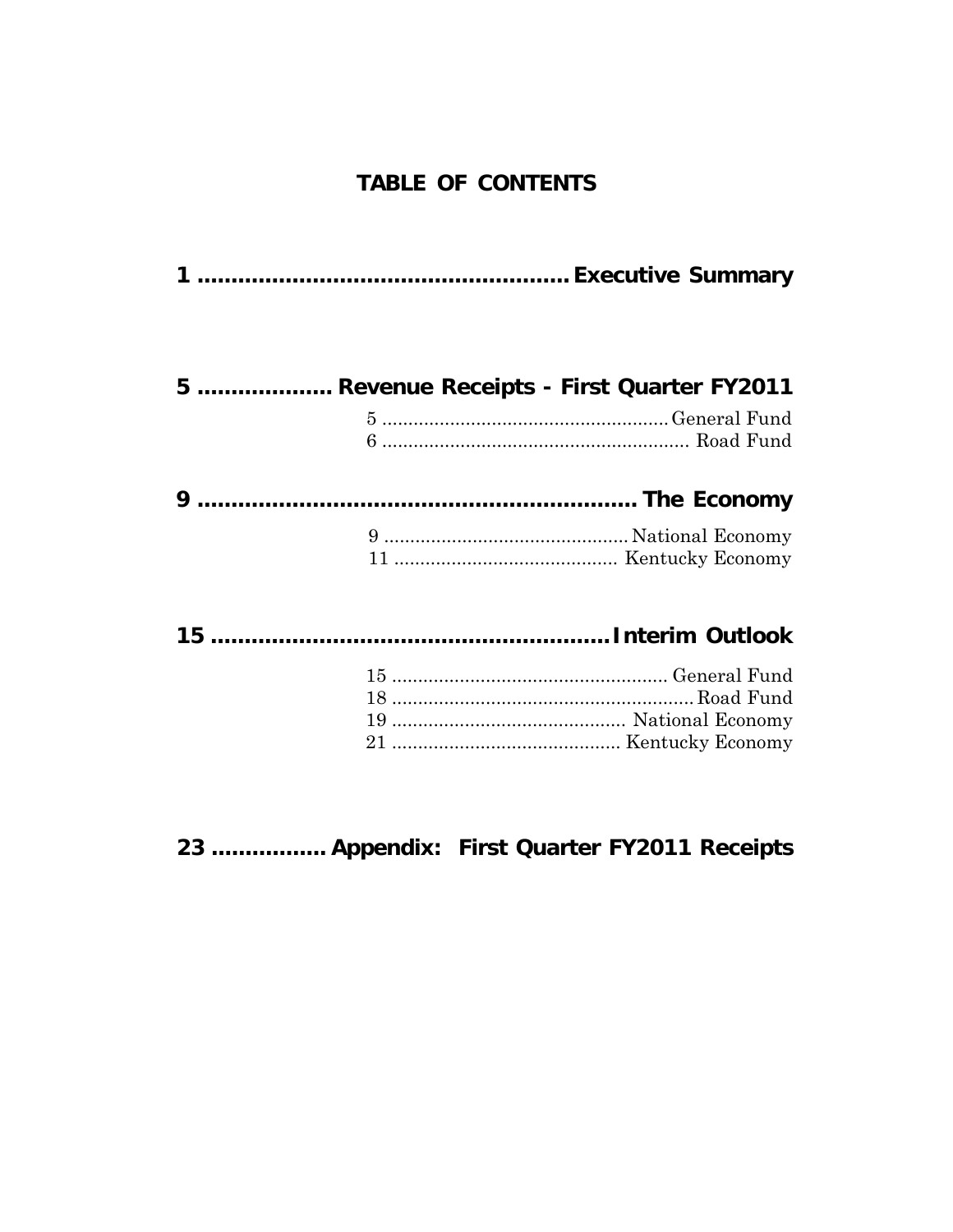

In accordance with KRS 48.400(2), the Office of State Budget Director (OSBD) has prepared a Quarterly Economic and Revenue Report for the first quarter of FY11. As required by law, this report includes a current synopsis of the economic and fiscal conditions of the Commonwealth, as well as an outlook for the next three fiscal quarters.

The first quarter edition of the *Quarterly Report* takes on additional importance since it contains the first unofficial outlook for the current complete fiscal year. It is customary to juxtapose the latest unofficial estimates with the official enacted estimates that were included in the budget process. Both the General Fund and Road Fund estimates are included. Unless otherwise noted, the enacted estimates include the fiscal impact of all recently enacted laws that would affect revenues. These impacts, which total \$80.1 million in FY11, have been incorporated into estimates for the major tax categories.

To fulfill the requirement to provide an update on current economic conditions, two sections of narrative information are included in this report. The first section profiles the most recent history of the US and Kentucky economies. The second section "Interim Outlook" provides a three-quarter outlook of the economy using a control forecast from Global Insight and the Kentucky Macroeconomic Model (MAK), which is created and operated by the Office of State Budget Director.

Some of the highlights of this report are included below. For a more detailed explanation, please refer to the relevant portion of the report for the full details.

- General Fund receipts rose for the second consecutive fiscal quarter following five consecutive declines.
- Through the first quarter, General Fund receipts grew 4.4 percent. Road Fund receipts grew 11.9 percent.
- Road Fund receipts posted a third consecutive quarterly increase following a recession that led to seven consecutive quarters of declining revenues. The Road

Fund is in full recovery mode due to current and projected strength in the motor fuels and motor vehicle usage taxes.

■ The recovery for the General Fund is a little more fragile. The two largest revenue sources, the income and sales taxes, are now posting positive growth over prior year quarters, but any disruptions or shocks to the economy could easily derail the recovery.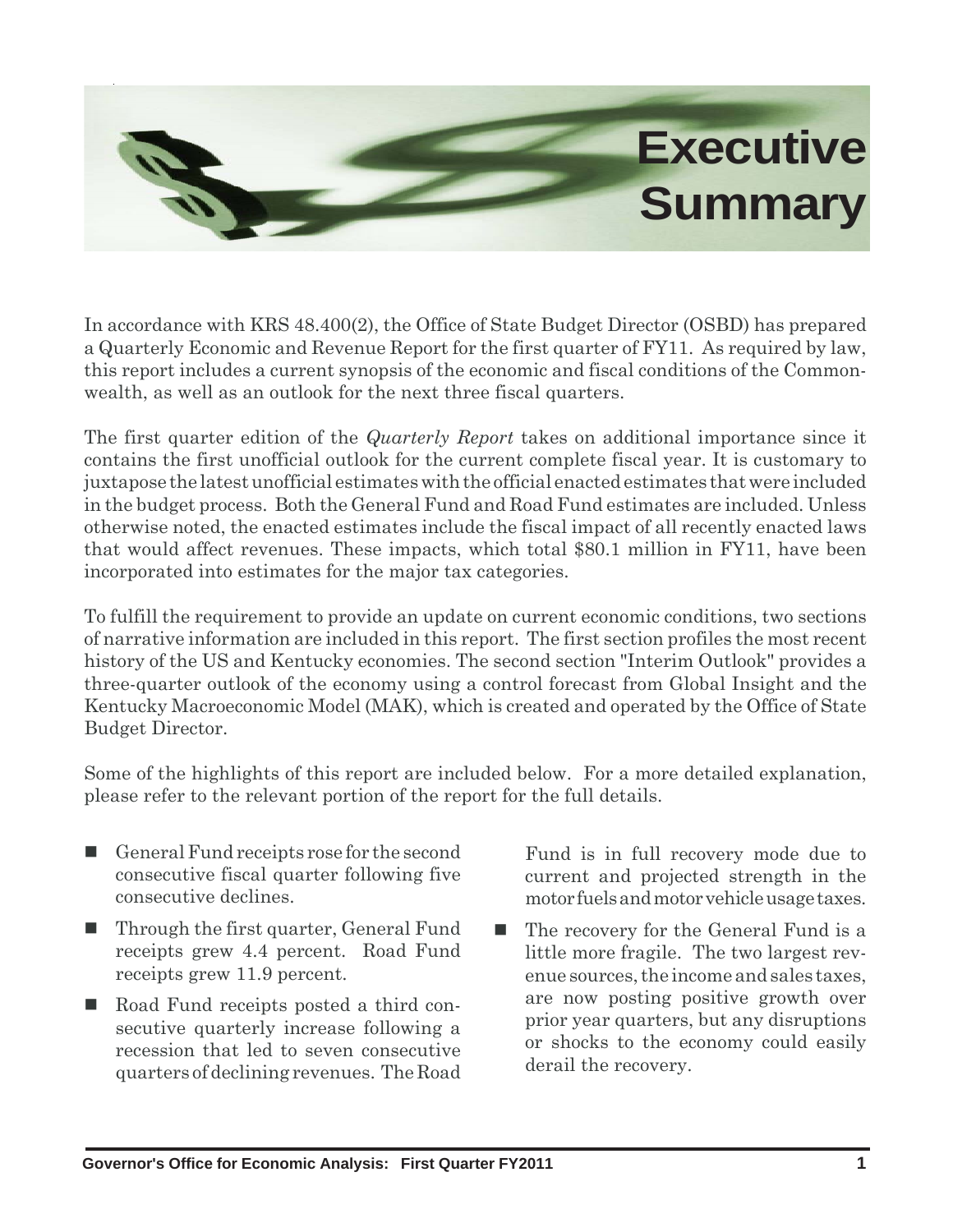- Despite the fragile nature of the economic recovery, two revenue sources have established a growth pattern in excess of projections. The corporation income tax is clearly benefiting from the national growth in corporate profits. All of the corporate variables are well poised for growth in excess of the official estimates. Coal severance tax receipts are also coming in ahead of the pace set by the official estimates. The combination of corporate and coal is approximately \$150 million ahead of projections for FY11.
- Offsetting these well-performing taxes, the remainder of the General Fund is slightly below the growth incorporated into the official estimates.
- The unofficial General Fund estimate calls for growth of 4.9 percent in FY11 for a final sum of \$8,629.3 million. If realized, the estimate would exceed the enacted estimate of \$8,570.9 million by \$58.4 million.
- Interim estimates for the Road Fund also reveal a projected excess of revenues over the official estimates. Due to growth in the fuels taxes, the current unofficial

estimate calls for \$1,322.2 million in FY11, an amount \$56.4 million higher than the official estimate.

- Regarding the economy, real GDP rose by 2.9 percent in the first quarter; this growth was largely based on the high growth in real private investment.
- Kentucky personal income rose by a welcomed 4.0 percent in the first quarter, despite zero growth in Kentucky employment.
- The three-quarter outlook calls for no significant changes to the National forecast, especially the economic forecast that prevailed when the official estimates were approved. There was a period earlier in calendar year 2010 when Global Insight had raised the forecast for many key variables. Since then, the economy has softened somewhat but still compares favorably to the last approved Consensus Forecasting Group (CFG) forecast of the economy.
- Recent regional projections have shown Kentucky in a favorable light vis-à-vis the recovery path of other states.

The recovery is viewed by national experts as very fragile, such that minor disruptions have a greater possibility than usual of escalating into full-blown setbacks. The optimistic scenario presented to OSBD from Global Insight did not contain any potential source of huge upside risk; rather, it merely implied that the control or baseline recovery may occur more quickly with slightly higher growth. Contrastingly, the pessimistic scenario listed several potential macro economic issues that could completely derail the train of recovery. Any one of the risks could potentially trigger another period of unforeseen contraction. Simply put, most economists would agree that the downside risks to the economy greatly outweigh the upside risks.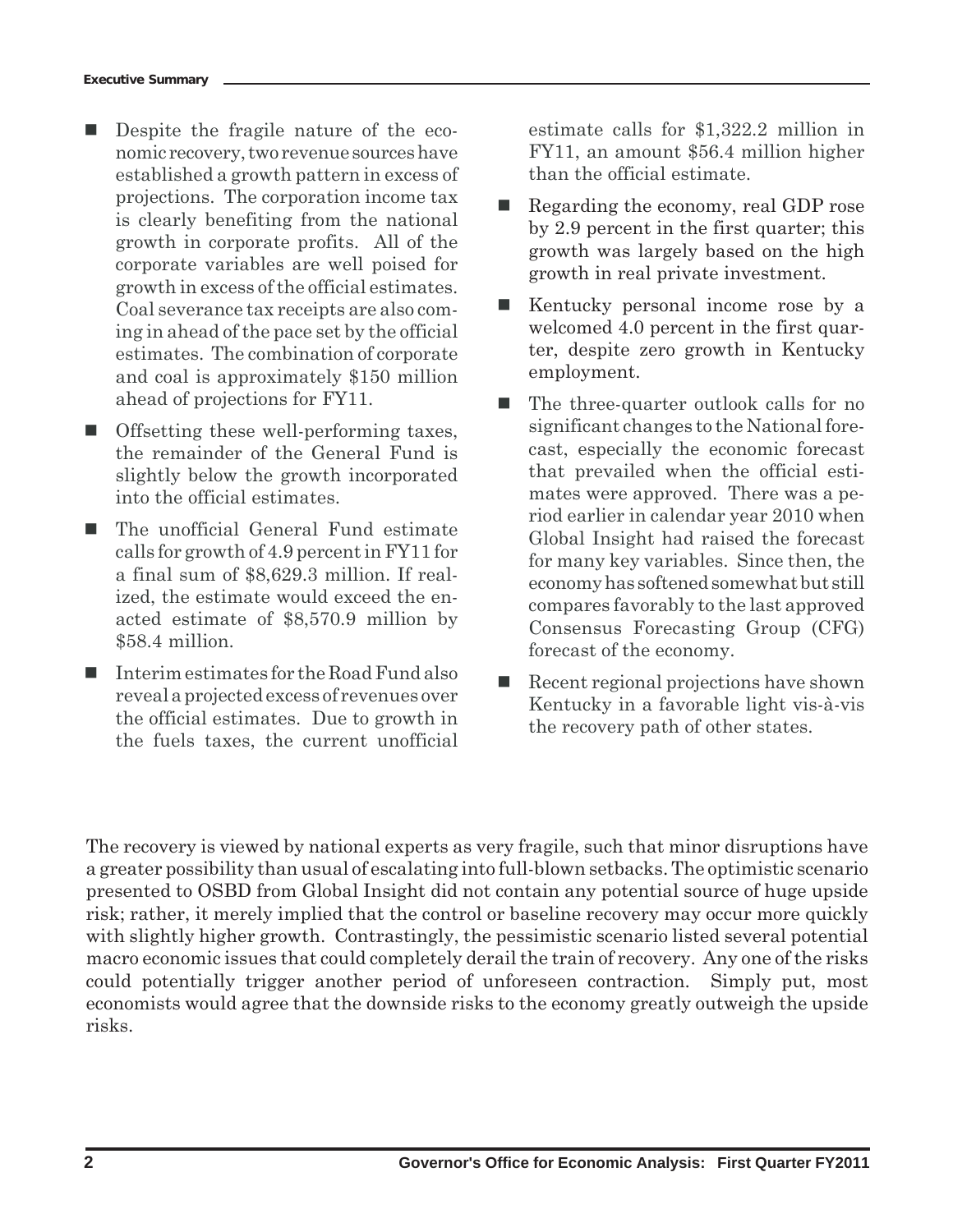"significantly ahead of schedule". Both amounts in excess of the official estimates are within Given the presence of significant downside risks, both the General Fund and Road Fund estimates prepared in this report should be interpreted to be "right on course" rather than the normal error range of economic models. The next quarterly report in January 2011 should give a better indicator of final FY11 revenues as actual receipts for several important taxes that are heavily weighted with fall collections will be known.

Finally, it is often useful to know what the experts are saying about the Kentucky economy. While this is difficult to do on a unique and objective scale, the intangible remarks from the experts seem to be saying that Kentucky should recover from the recession more quickly since Kentucky peak-to-trough losses were less severe than national average. By most accounts, Kentucky was somewhat insulated from the national recession that ended in June 2009. There are three primary factors at play. First, the loss of household wealth from home equity was not as severe in Kentucky since there was a smaller run-up in prices and less speculative buying. Second, all mineral extraction states had hard assets to fall back to when other sectors failed. Finally, Kentucky has a broad mix of manufacturing. A broad economic base provides a certain degree of insulation against wild swings in the state economy. The diversity and stability of our tax code also limits the downside risks during recessions by sustaining government services and interjecting resources into the private economy.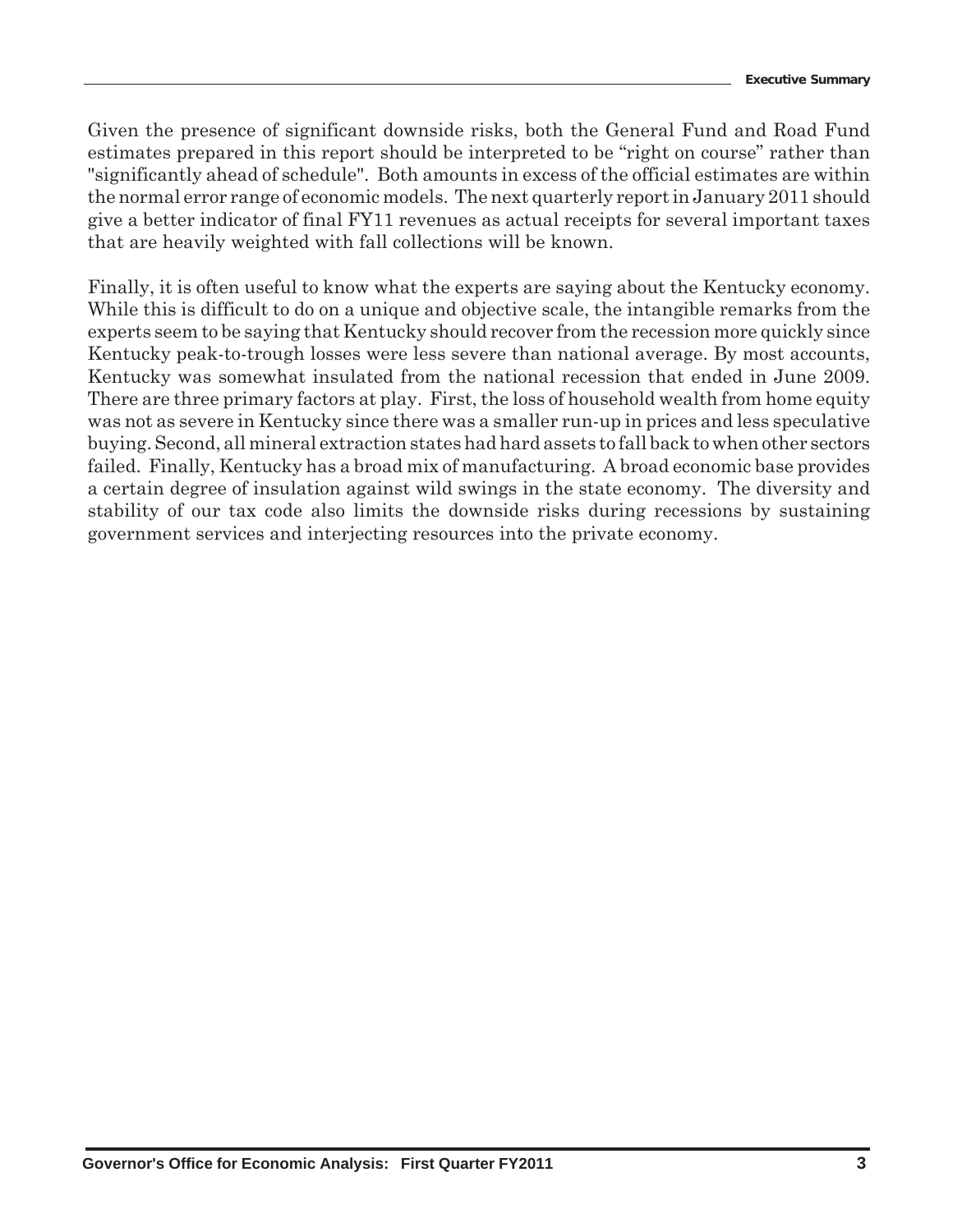**This page intentionally left blank.**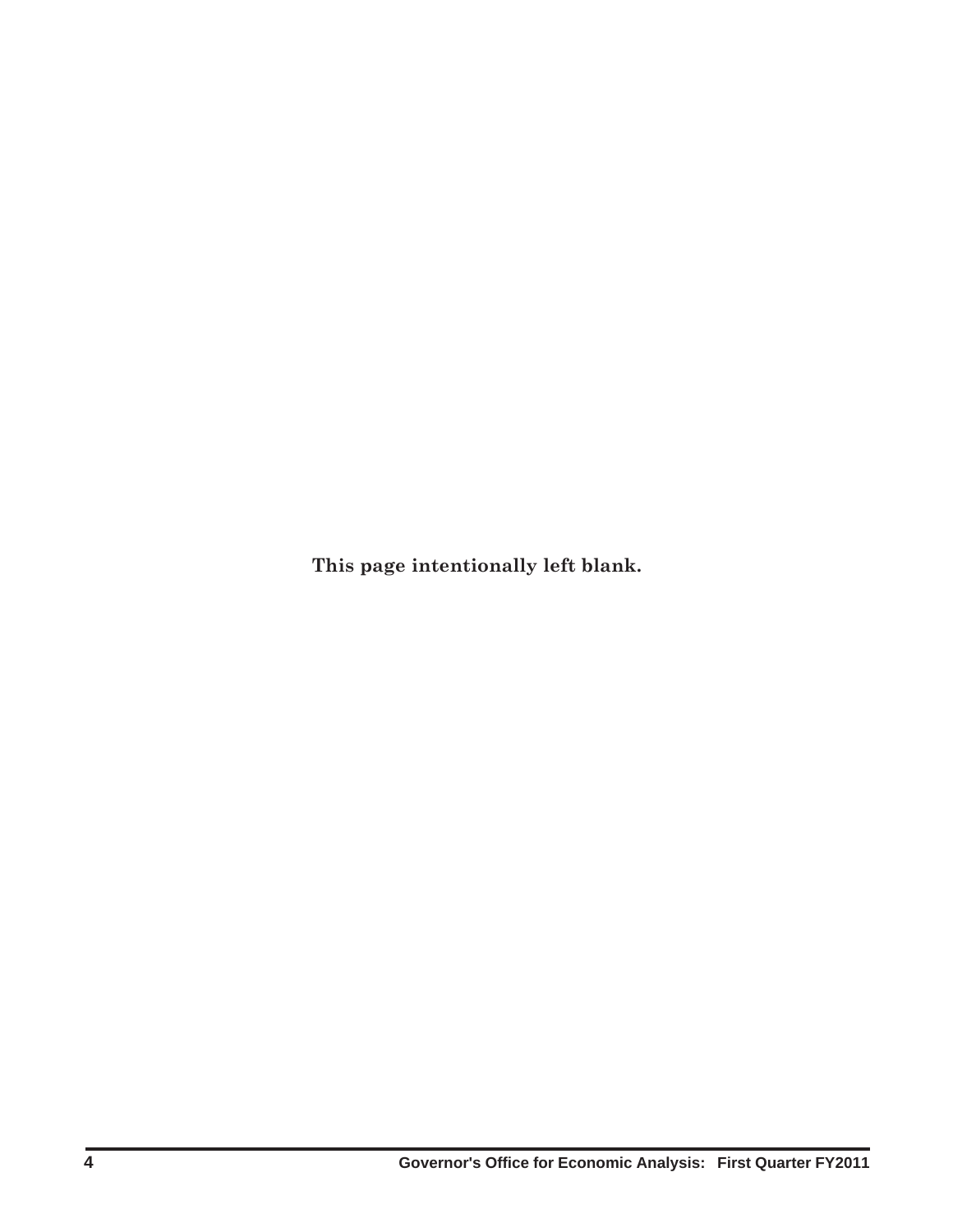

#### **GENERAL FUND First Quarter, FY11**

General Fund receipts in the first quarter of FY11 totaled \$2,055.1 million compared to \$1,968.5 million in the first quarter of FY10, for an increase of 4.4 percent or \$86.6 million. Collections in the major revenue categories are shown in summary form in Table 1. Detailed information on these and other

|                   | Table 1<br>(\$ millions) | <b>Summary General Fund Receipts</b> |                    |                    |
|-------------------|--------------------------|--------------------------------------|--------------------|--------------------|
|                   | <b>FY11</b><br>Q1        | <b>FY10</b><br>Q1                    | <b>Diff</b><br>(5) | <b>Diff</b><br>(%) |
| Sales and Use     | 717.2                    | 693.9                                | 23.3               | 3.4                |
| Individual Income | 845.7                    | 814.4                                | 31.3               | 3.8                |
| Corp Income       | 69.9                     | 49.0                                 | 20.9               | 42.5               |
| <b>LLET</b>       | 44.3                     | 30.5                                 | 13.7               | 45.0               |
| Coal Severance    | 72.8                     | 66.8                                 | 6.0                | 9.0                |
| Cigarette Taxes   | 69.0                     | 74.2                                 | $-5.2$             | $-7.0$             |
| <b>Property</b>   | 51.6                     | 60.1                                 | $-8.5$             | $-14.1$            |
| Lottery           | 45.0                     | 44.0                                 | 1.0                | 2.3                |
| l Other           | 139.5                    | 135.4                                | 4.1                | 3.1                |
| <b>ITOTAL</b>     | 2,055.1                  | 1,968.5                              | 86.6               | 4.4                |

accounts is available in the Appendix. Growth in sales and use, individual income and corporate taxes made up the majority of the growth in the General Fund over the first quarter of FY11. However, employment and wage growth will be the key elements going forward, as progress in these broad economic aggregates will likely have a profound impact on the two major sources

of state revenues, namely the individual income and sales taxes.

The sales and use tax grew 3.4 percent in the first quarter of FY11 as consumers continued to retrench and limit their purchases of taxable goods. Receipts of \$717.2 million compare to the \$693.9 million collected in the first quarter of FY10. After six quarters of decreased sales tax activity, the last two quarters have shown signs of an economic rebound.

Individual income tax receipts increased 3.8 percent in the first quarter of FY11. Receipts of \$845.7 million were \$31.3 million more than was collected in the first quarter of the previous fiscal year. The withholding component of the individual income tax has posted growth twice despite the lack of improvement in the underlying employment data.

Corporation income tax posted an increase of 42.5 percent, or \$20.9 million, during the first quarter of FY11. Receipts totaled \$69.9 million compared to the \$49.0 million received a year earlier. September is a declaration payment month for calendar-year filers. Both declarations and net returns posted significant improvements due to lower refund inventories and stronger corporate profitability.

The limited liability entity tax (LLET) saw an increase in tax collections in the first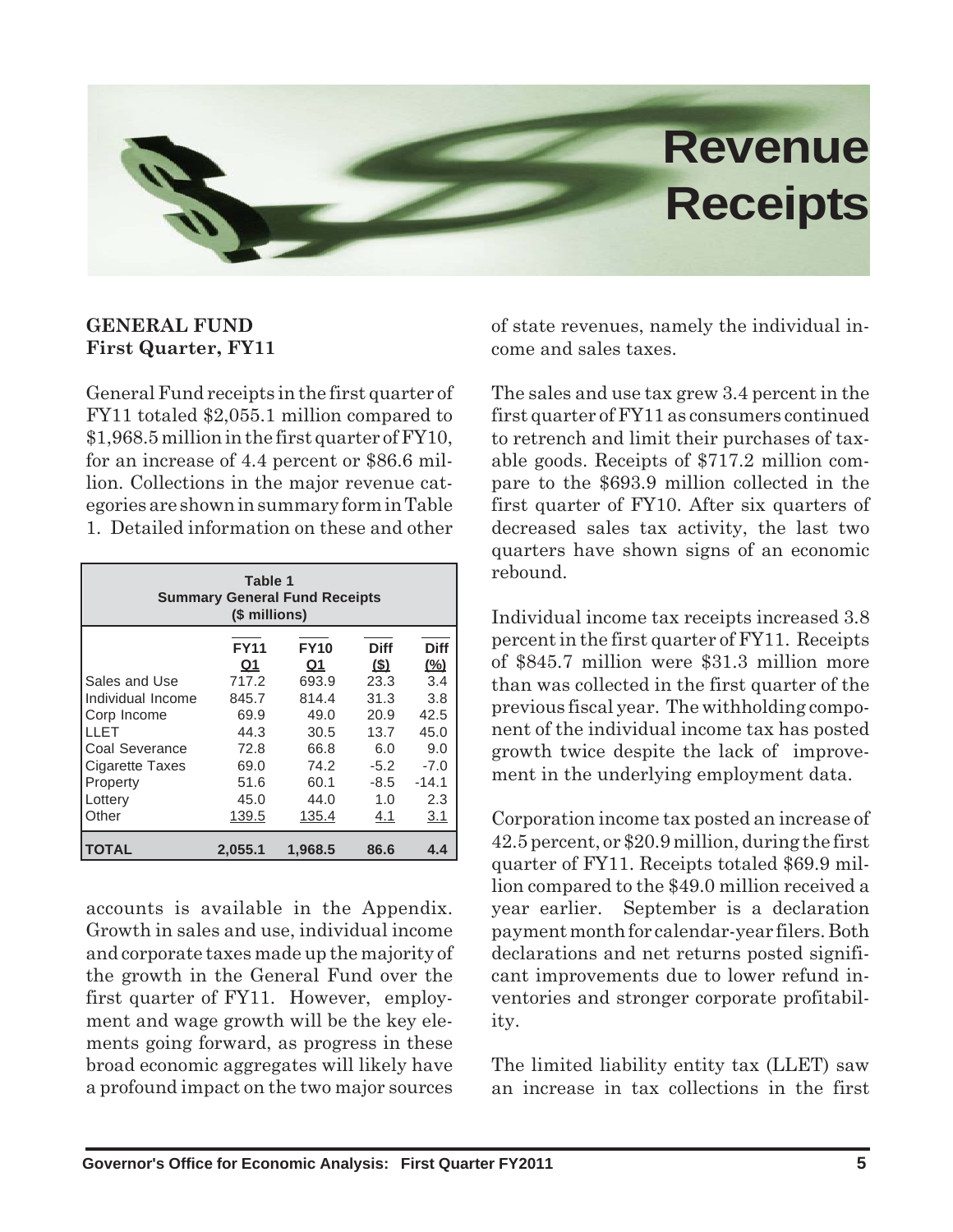quarter of FY11 when compared to FY10. Total collections in the current fiscal year totaled \$44.3 million and compare to revenues of \$30.5 million in the same period a year earlier.

The coal severance tax increased 9.0 percent as coal prices have increased. Receipts of \$72.8 million compare to \$66.8 million collected in the first quarter of FY10.

Cigarette taxes fell in the first quarter with receipts of \$69.0 million which were 7.0 percent less than collected one year earlier, a reflection of falling state and national consumption of cigarettes.

Property taxes were down 14.1 percent in the first quarter of FY11 due to timing of collections in the tangible and public service property accounts. Collections of \$51.6 million compare to \$60.1 million received in the first quarter of the prior fiscal year.

Lottery receipts increased 2.3 percent in the first quarter of FY11 with revenues of \$45.0 million.

The "Other" category represents the remaining accounts in the General Fund, and collections in this account increased 3.1 percent with receipts of \$139.5 million.

Figure 1 details the composition of firstquarter General Fund receipts by tax type. Seventy-six percent of General Fund revenues were collected in the areas of the individual income and sales taxes. The next largest source of revenue was the "other" account at 7.0 percent. The major components in this category include inheritance taxes, insurance premium taxes, beer wholesale sales tax, telecommunications taxes,

and the natural gas severance tax. Coal severance taxes accounted for 4.0 percent of the revenues while cigarette, corporation income and property taxes each accounted for 3.0 percent of the total. Finally, lottery receipts and LLET each accounted for 2.0 percent of the General Fund.



#### **ROAD FUND First Quarter, FY11**

Road Fund revenue increased 11.9 percent in the first quarter of FY11. Receipts totaled \$338.7 million compared to the \$302.6 million received in the first quarter of the last fiscal year. Summary data are contained in Table 2 and detailed data are shown in the Appendix.

Motor fuels tax receipts increased 19.0 percent during the first quarter of FY11. Re-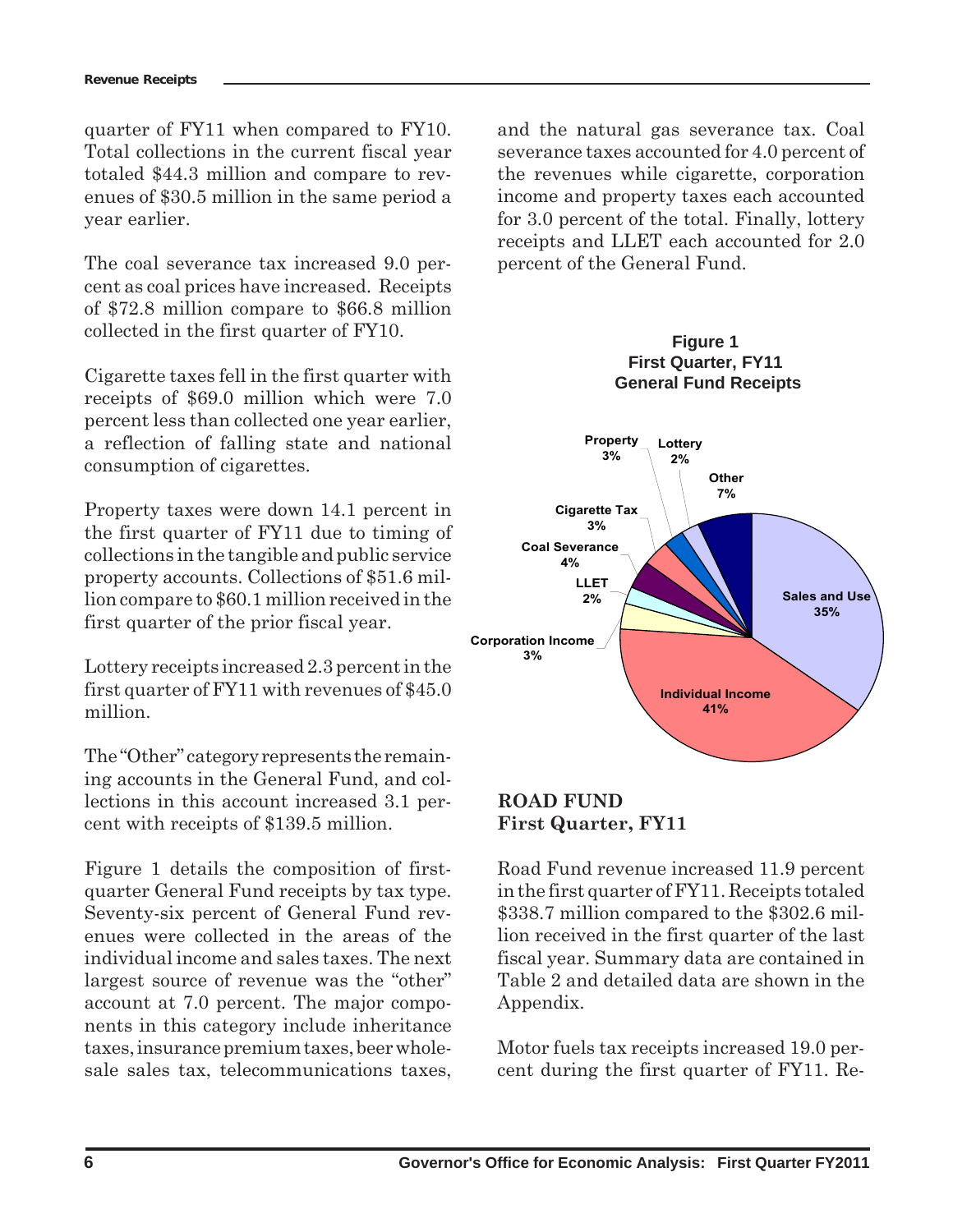| <b>Summary Road Fund Receipts</b> | Table 2<br>(\$ millions) |             |               |             |
|-----------------------------------|--------------------------|-------------|---------------|-------------|
| IMotor Fuels                      | <b>FY11</b>              | <b>FY10</b> | <b>Diff</b>   | <b>Diff</b> |
|                                   | <u>Q1</u>                | <u>Q1</u>   | $\circled{f}$ | <u>(%)</u>  |
|                                   | 193.0                    | 162.2       | 30.8          | 19.0        |
| Motor Vehicle Usage               | 95.1                     | 93.7        | 1.4           | 1.5         |
| Motor Vehicle License             | 17.9                     | 17.0        | 0.9           | 5.2         |
| Motor Vehicle Operators           | 4.2                      | 4.2         | $-0.1$        | $-2.1$      |
| Weight Distance                   | 18.8                     | 17.4        | 1.4           | 7.9         |
| Investment Income                 | 0.5                      | 1.3         | $-0.8$        | $-63.3$     |
| <b>Other</b>                      | 9.3                      | 6.8         | 2.5           | 36.6        |
| <b>TOTAL</b>                      | 338.7                    | 302.6       | 36.1          | 11.9        |

ceipts were \$193.0 million and compare to \$162.2 million collected during the first quarter of last year. Motor fuels taxes were affected by a statutory tax rate increase tied to the wholesale price of gasoline. The variable rate of 19.5 cents per gallon in the first quarter of FY11 was considerably higher than the 16.1 cent tax rate that prevailed in the same period in FY10. In FY10, there was no increase in the July-September period as the recession kept wholesale gasoline prices at lower levels. However, as the year progressed, wholesale prices increased and the variable fuels rate climbed to 17.7 cents per gallon for the second half of the fiscal year.

Motor vehicle usage tax receipts increased 1.5 percent, or \$1.4 million, during the first quarter. Receipts were \$95.1 million compared to \$93.7 million collected during the same period last year. The legislatively enacted trade-in credit expired on August 16, 2010. Receipts in the quarter were both positively and negatively affected by the legislatively enacted trade-in credit. The \$25 million cap was reached on August 16, 2010 meaning collections were still affected by the tax credit in the first half of the quarter, but receipts returned to a more customary pattern after the credit was exhausted.

Weight distance tax receipts of \$18.8 million increased 7.9 percent compared to receipts of \$17.4 million collected during the first quarter of last year. The weight distance tax has some significance as a leading indicator of economic activity, as it is a rough proxy for goods in transit over Kentucky highways.

Investment income fell 63.3 percent in the first quarter due to lower investible balances. Receipts of \$0.5 million compare to \$1.3 in the first quarter of FY10.

The remainder of the accounts in the Road Fund combined for an increase of 36.6 percent. Receipts for the "Other" category totaled \$9.3 million during the first quarter, compared to \$6.8 million in the first quarter of FY10.

Figure 2 details the composition of Road Fund revenues by tax type in the first quarter of FY11. Motor fuels taxes and the motor vehicle usage tax accounted for 85.0 percent of Road Fund revenues in the first quarter. The next-largest sources of revenue were the weight distance tax with 6.0 percent followed by motor vehicle license with 5.0 percent. The "other" category accounted for 3.0 percent, while motor vehicle operators' license fees comprised one percent. Investment income accounted for zero percent of total Road Fund receipts.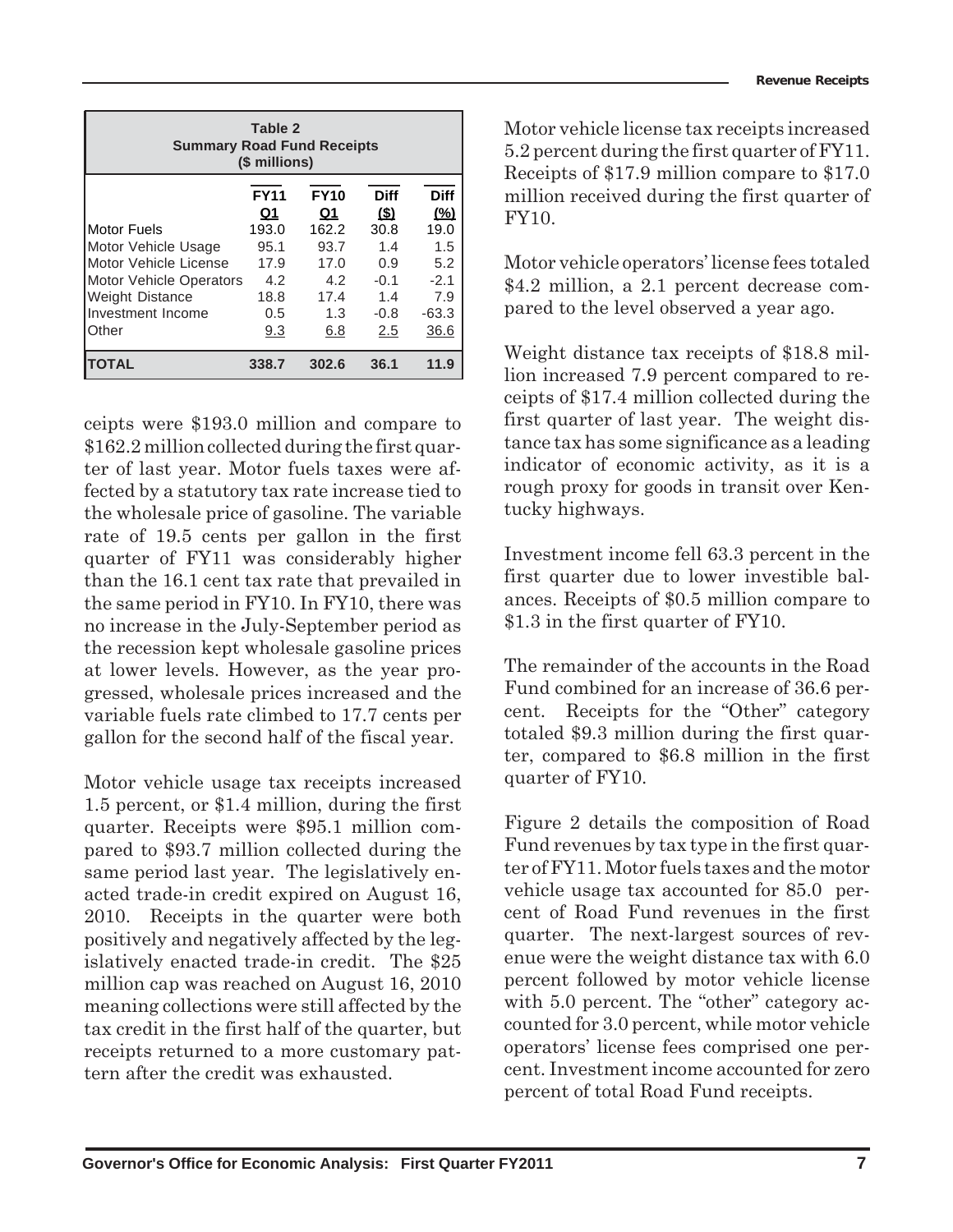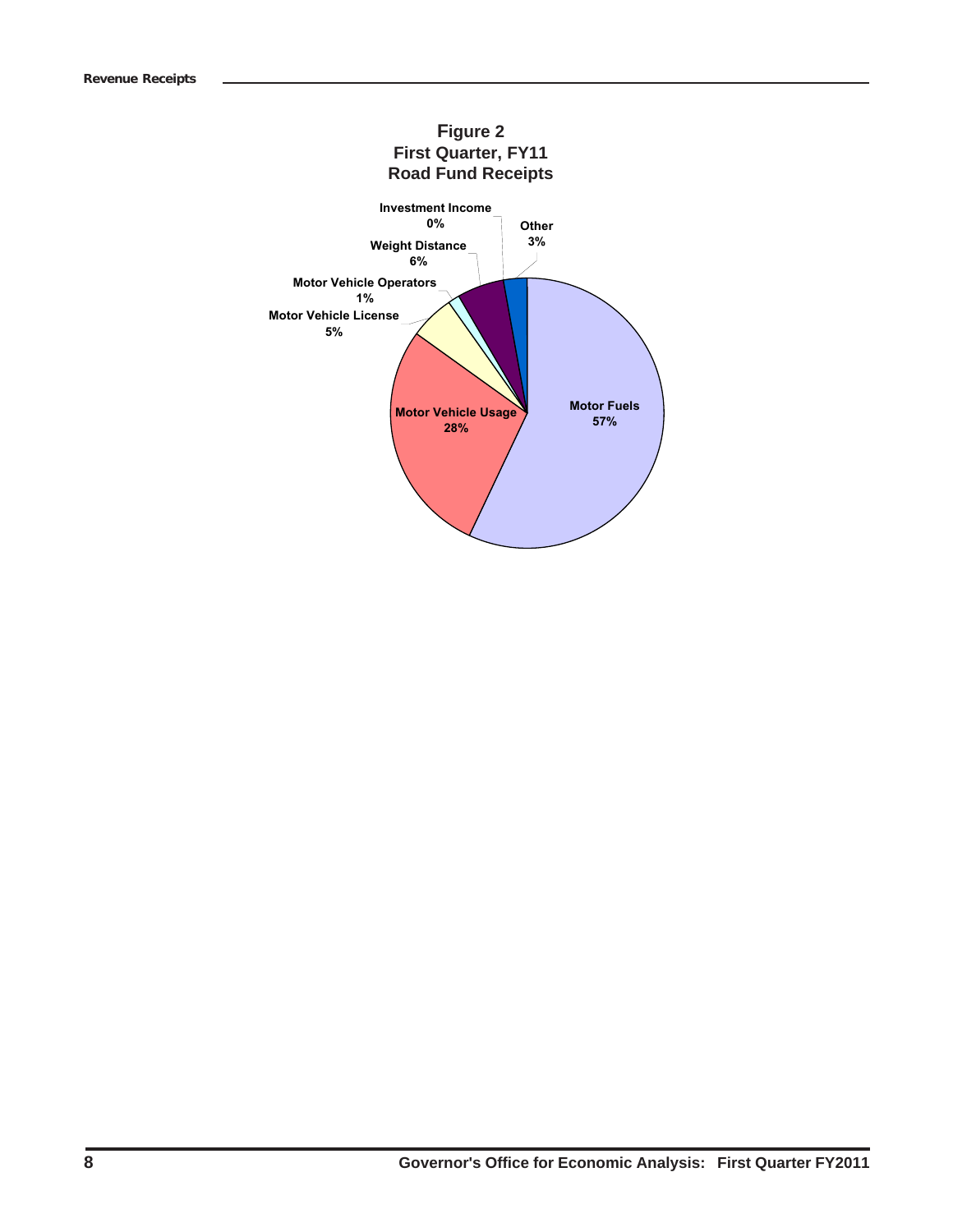

#### **NATIONAL ECONOMY**

The output of the national economy is typically measured by real Gross Domestic Product (GDP). GDP is the sum of all final goods and services sold in a year. Real GDP can be broken down into five components: consumption, investment, government expenditures, imports and exports. Real GDP rose by 2.9 percent in the first quarter of FY11 to \$13,234.5 billion.

The previous peak for real GDP occurred in the second quarter of FY08 with \$13,363.5 billion. The trough for real GDP occurred in the fourth quarter of FY09 with \$12,810.0 billion, a loss of \$553.5 billion, or a net 4.1 percent decline. Historically, this was a deep and moderately-long recession; the second deepest in absolute and percentage terms. The 2007 recession officially started in December 2007 and ended in June 2009 according to the National Bureau of Economic Research. The most severe recession in the last 110 years is still the Great Depression, which lasted for 43 months from 1929 to 1933. Using annual figures, real GDP fell by 26.7 percent during the Great Depression. Behind the 2007 recession, the next worst recession in terms of real GDP losses was the 1973 recession, where real GDP fell by a net \$157.8 billion, a 3.2 percent decline.

All four of the components, which add to real GDP, improved in the first quarter of FY11. Real consumption had the slowest growth rate, but contributed a solid \$153.3 billion to real GDP. Real consumption has grown steadily at 1.7 percent for two consecutive quarters.

Real investment grew the fastest among the five components of real GDP, gaining \$304.2 billion or 20.4 percent over the first quarter of FY10. This is the third consecutive quarter that real investment has grown at double digit growth, gaining 10.5, 23.0 and 20.4 percent respectively. Unfortunately, real investment is still far below its pre-recession level, due to 13 consecutive quarter-over-same-quarterlast-year declines. Real investment is still down \$466.0 billion below its pre-recession peak.

Government expenditures grew insignificantly in the first quarter, gaining \$11.2 billion over the first quarter of FY10. It is worth noting that government expenditures growth has slowed substantially in the last five quarters compared to the previous nine years. In the last five quarters, quarter-over-same-quarter-last-year growth averaged 0.9 percent, while in the previous eight years, growth averaged 2.2 percent. The share of real government expenditures to real GDP has fallen slightly over the last five quarters. In the first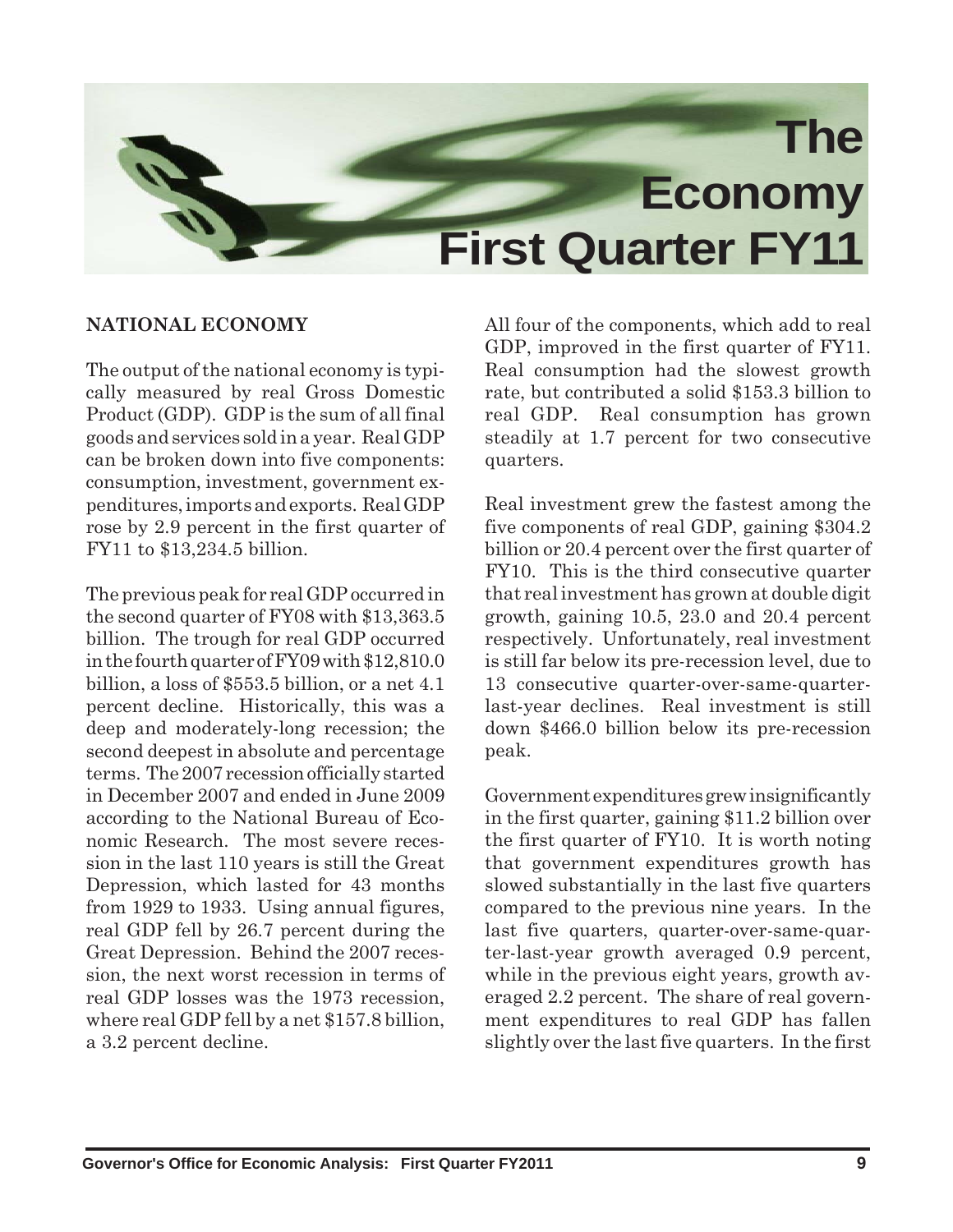quarter, the share fell to 19.4 percent, compared to a year ago when it was 19.9 percent, a seven-year high.

Both US imports and US exports rose substantially in the first quarter, gaining 13.9 and 12.9 percent respectively. This is the third consecutive quarter in which both exports and imports have increased. Exports have made up nearly all of the losses from the 2007 recession and are only \$15.1 billion under its pre-recession peak. Imports are growing a little bit faster than exports, which has increased the trade deficit to \$460.7 billion in the first quarter. The trade deficit creates a substantial drag on the real GDP figures.

US personal income grew by 3.3 percent in the first quarter. This is the highest growth for personal income since the first quarter of FY09. US personal income increased on a year-over-year basis for the last three quarters and has brought it above its pre-recession levels to \$12,562.1 billion.

The civilian labor force contracted slightly during the recession. The previous labor force peak was 154.8 million in the fourth quarter of FY09. The labor force then fell in four of the next five quarters. The labor force fell by an additional 400,000 persons in the first quarter of FY11 over the fourth quarter of FY10. It is currently 153.9 million. Consistent with economic theory, the labor force response occurred afer the contraction in output.

US nonagricultural employment peaked in the third quarter of FY08 with 137.9 million employed. Employment reached the bottom by the second quarter of FY10, losing a net 8.3 million jobs. This is a net 6.0 percent decline during the 2007 recession. Since the trough, the economy has only regained a net 700,000 jobs; an improvement of only 0.5 percent. It is not uncommon for employment to lag other output variables like GDP following a recession. Labor is a derived demand; this means that firms only rehire workers once they see demand for their product improve for a prolonged period. It is also a well-established pattern that the deeper the output losses, the longer it takes for employment to improve. This occurs for a variety of reasons including: decreases to productive human capital, outsourcing shared costs and expanded hours for the labor force that was retained during the cuts.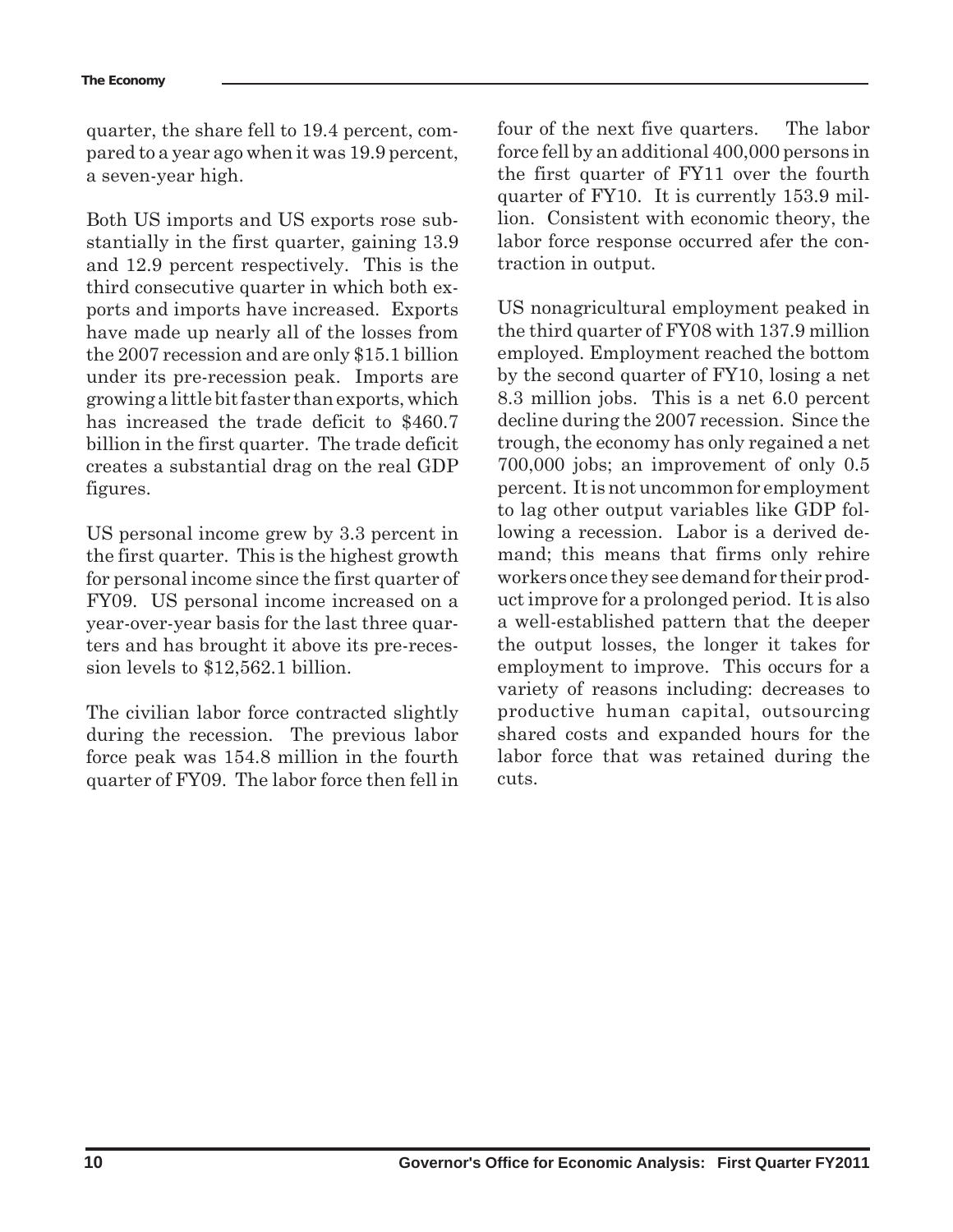|                                              |             | <b>First Quarter</b> |           |               |
|----------------------------------------------|-------------|----------------------|-----------|---------------|
|                                              | <b>FY11</b> | <b>FY10</b>          | Chg       | % Chg         |
| Real GDP                                     | 13,234.5    | 12,860.8             | 373.7     | 2.9           |
| <b>Real Consumption</b>                      | 9,314.9     | 9,161.6              | 153.3     | 1.7           |
| Real Investment                              | 1,798.7     | 1,494.5              | 304.2     | 20.4          |
| Real Govt. Expenditures                      | 2,570.5     | 2,559.3              | 11.2      | 0.4           |
| Real Exports                                 | 1,681.5     | 1,490.0              | 191.5     | 12.9          |
| Real Imports                                 | 2,142.2     | 1,880.8              | 261.4     | 13.9          |
| Personal Income (\$ billions)                | 12,562.1    | 12,164.0             | 398.1     | 3.3           |
| Inflation (% chg CPI)                        | 1.3         | $-1.6$               | <b>NA</b> | <b>NA</b>     |
| Industrial Production Index (percent change) | 6.5         | $-8.6$               | <b>NA</b> | <b>NA</b>     |
| Civilian Labor Force (millions)              | 153.9       | 154.2                | $-0.3$    | $-0.2$        |
| Total Nonfarm Employment (millions)          | 130.3       | 130.1                | 0.3       | $0.2^{\circ}$ |
| Manufacturing Employment (millions)          | 11.7        | 11.7                 | 0.0       | 0.0           |
| Unemployment Rate (percent)                  | 9.6         | 9.6                  | NА        | $-0.3$        |
|                                              |             |                      |           |               |

#### $\frac{1}{2}$  **Number 2007 Canonic Figure 2007 Contract Report Figure 2007 Table 3 Summary of US Economic Series First Quarter FY11/FY10**

Not Seasonally Adjusted. Real series are annual rate, billions of chained 2000 dollars. Data for FY11 Q1 are October 2010 estimates.

Source: IHS Global Insight Inc., September 8, 2010 data release

#### **KENTUCKY ECONOMY**

Kentucky personal income increased by \$5,535.3 million or 4.0 percent over the first quarter of FY10. Kentucky personal income outperformed US personal income during the first quarter of FY11 and also managed to weather the recession with smaller losses. From peak to trough, the US lost a net 3.0 percent in personal income, while Kentucky lost only 1.5 percent net. Kentucky has experienced six consecutive adjacent-quarter increases in personal income since the recession, while the US has had only four such increases. This is not typical, as Kentucky typically lags the US (for most variables) coming out of recessions.

Kentucky wages and salaries, which make up 50.7 percent of personal income, increased by 2.9 percent in the first quarter of FY11. This is the sixth consecutive quarter of adjacent-quarter growth for wages and salaries. Growth has tamed in the first quarter of FY11 compared to the second half of FY10, where growth was 1.2 and 1.4 percent respectively. The first quarter of FY11 grew by 0.1 percent over the fourth quarter of FY10. The recession really began when Kentucky personal income plummeted in the third quarter of FY09. Wages and salaries fell by an astounding 3.0 percent in that one quarter. Wages and salaries finally surpassed its previous peak in the fourth quarter of FY10, five quarters after the devastating loss.

Kentucky nonagricultural employment increased by a modest 0.5 percent over the first quarter of FY10. The changes among the supersectors were also small. The biggest winner in both absolute and percentage terms was business services employment which rose 7.8 million jobs, or 4.6 percent, since the first quarter of FY10. The biggest loser in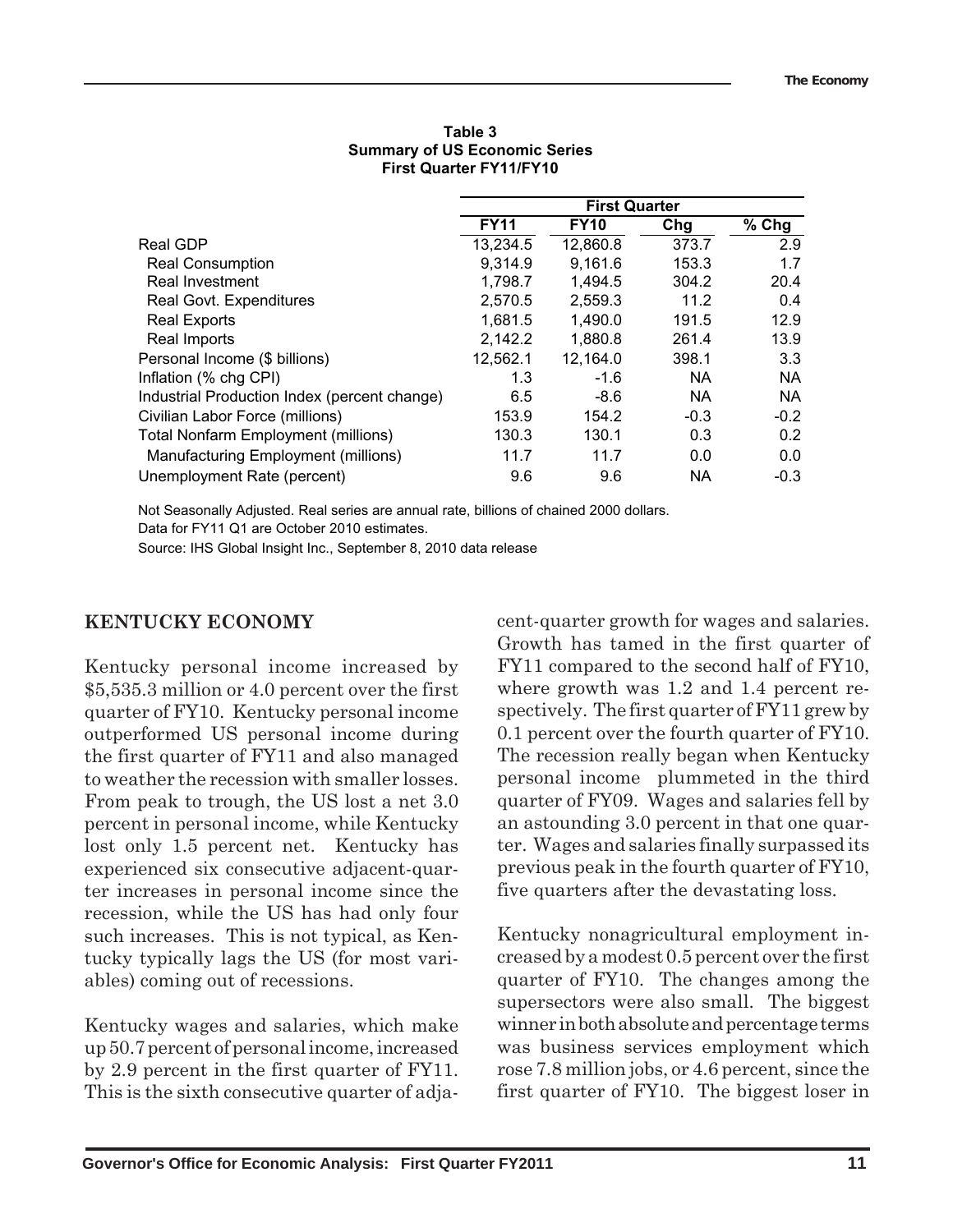both absolute and percentage terms was construction employment which lost 4.7 million jobs, or 6.6 percent.

Despite the positive position relative to the US, the recession still had a profound effect on Kentucky nonagricultural employment. From peak to trough, Kentucky lost 113,700 seasonally adjusted jobs during the recession. That is a 6.1 percent net loss in jobs. In the last two quarters, nonagricultural employment has increased by a net 12,400 seasonally adjusted jobs. This is particularly descriptive of the condition of Kentucky employment. Kentucky nonagricultural employment reached 1,831,800 in October 2000; this was the peak preceding the 2001 recession. The most recent peak, preceding the 2007 recession, occurred in January 2008 with 1,871,200 employed. So from peak to peak, Kentucky only gained a net of 39,400 jobs, or 2.2 percent additional jobs above the 2000 peak level. The 2007 recession has been so devastating to Kentucky employment, that even after two quarters of job growth, Kentucky is still 12,600 jobs below the trough from eight years ago.

Manufacturing employment, which makes up 11.9 percent of nonagricultural employment in Kentucky, has grown slightly in the last two quarters. During the 2001 recession, Kentucky manufacturing employment shed 47,500 jobs [May 2000 to April 2003]. Following the 2001 recession, there was no identifiable recovery for manufacturing jobs in Kentucky. Other than a few irregular fluctuations, manufacturing employment was flat or slightly declining from 2003 to 2008. From 2008 until February of 2010, Kentucky shed just over 45,000 additional manufacturing jobs due to the 2007 recession. It is therefore encouraging that first quarter FY11 manufacturing employment is 211,100. That is a net increase of 3,600 jobs since the trough in the third quarter of FY10. This is the first identifiable improvement in manufacturing employment since early 2000.

The various supersectors of employment in Kentucky shared pretty evenly in the losses from the 2007 recession. The largest supersector, trade, transportation and utilities fell by a net 27,300 seasonally adjusted jobs, 7.1 percent, from peak to trough. The second largest loser in absolute terms was the construction sector, which lost 20,600 jobs from peak to trough. Construction was also the largest percentage loser, losing 23.9 percent from peak to trough. Education and health services employment was the least affected sector falling only three times in the last three years. Each time it fell it was only by a small measure. Manufacturing employment was affected the most, in terms of most declines. Manufacturing employment declined for 11 consecutive quarters during the recession. It declined by 15 quarters with only one intervening quarterly improvement.

It is informative that Kentucky manufacturing started declining a year and a half before the official start date of the 2007 recession.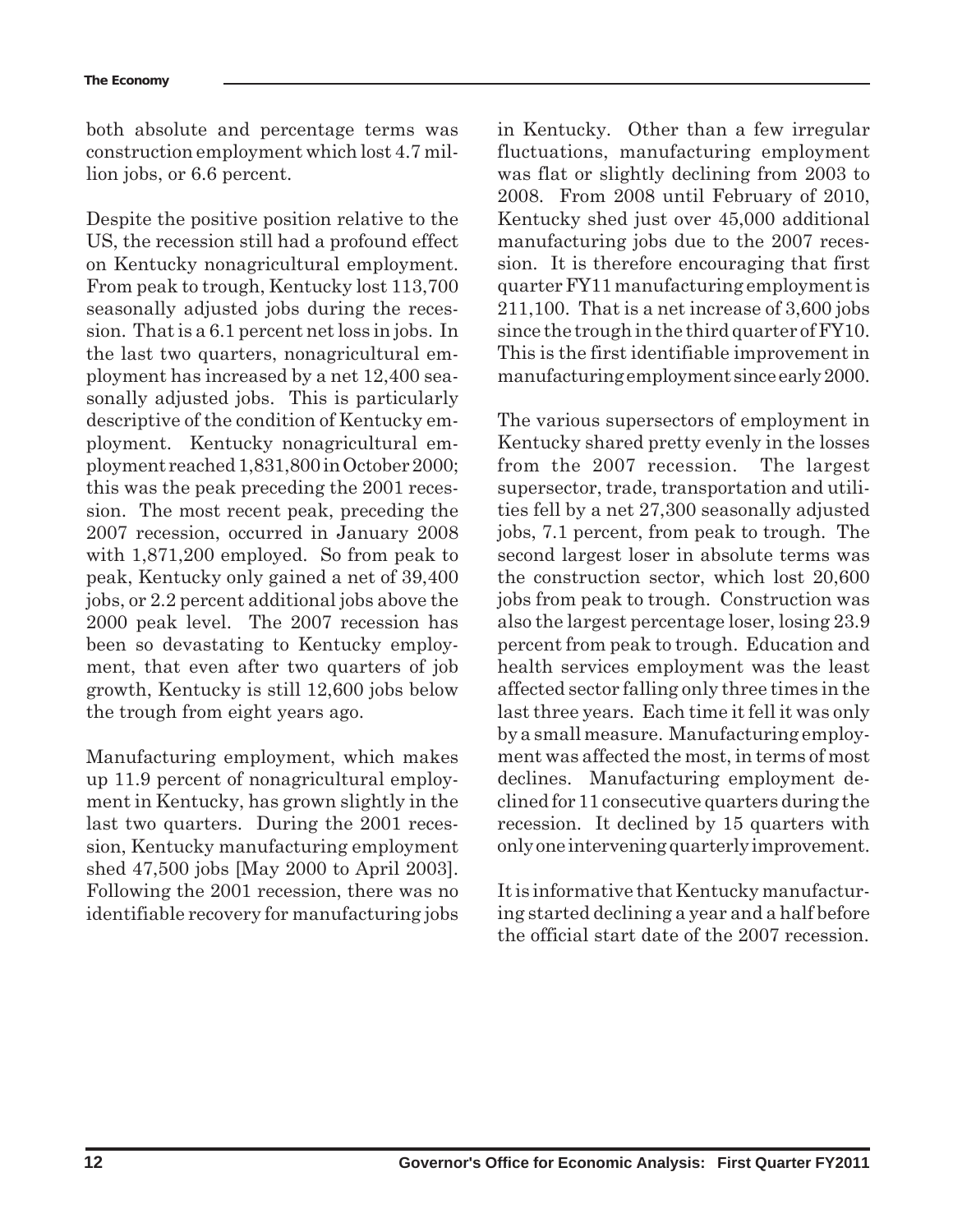|                                        |             | <b>First Quarter</b> |         |         |
|----------------------------------------|-------------|----------------------|---------|---------|
|                                        | <b>FY11</b> | <b>FY10</b>          | Chg     | $%$ Chg |
| Personal Income (\$ millions)          | 143,533.3   | 137,998.0            | 5,535.3 | 4.0     |
| Wages and Salary (\$ millions)         | 72,820.8    | 70,794.0             | 2,026.8 | 2.9     |
| Nonagricultural Employment (thousands) | 1,767.9     | 1,759.5              | 8.4     | 0.5     |
| Goods-producing                        | 301.7       | 304.9                | $-3.2$  | $-1.0$  |
| Construction                           | 67.0        | 71.8                 | $-4.7$  | $-6.6$  |
| Mining                                 | 23.6        | 22.9                 | 0.7     | 3.0     |
| Manufacturing                          | 211.1       | 210.2                | 0.9     | 0.4     |
| Service-providing                      | 1,142.1     | 1,130.4              | 11.8    | 1.0     |
| Trade, Transportation & Utilities      | 364.7       | 361.3                | 3.3     | 0.9     |
| Information                            | 26.6        | 26.7                 | $-0.1$  | $-0.4$  |
| Finance                                | 86.7        | 87.7                 | $-1.1$  | $-1.2$  |
| <b>Business Services</b>               | 177.6       | 169.8                | 7.8     | 4.6     |
| <b>Educational Services</b>            | 250.4       | 247.6                | 2.8     | 1.1     |
| Leisure and Hospitality Services       | 168.3       | 167.1                | 1.2     | 0.7     |
| <b>Other Services</b>                  | 67.8        | 70.1                 | $-2.2$  | $-3.2$  |
| Government                             | 324.1       | 324.2                | $-0.2$  | $-0.1$  |

#### $\frac{1}{2}$  **Number Acts Quarter 1 Except Property Table 4 Summary of Kentucky Economic Series First Quarter FY11/FY10**

Not Seasonally Adjusted. Data for FY11 Q1 are September 2010 estimates. Source: IHS Global Insight Inc., September 8, 2010 data release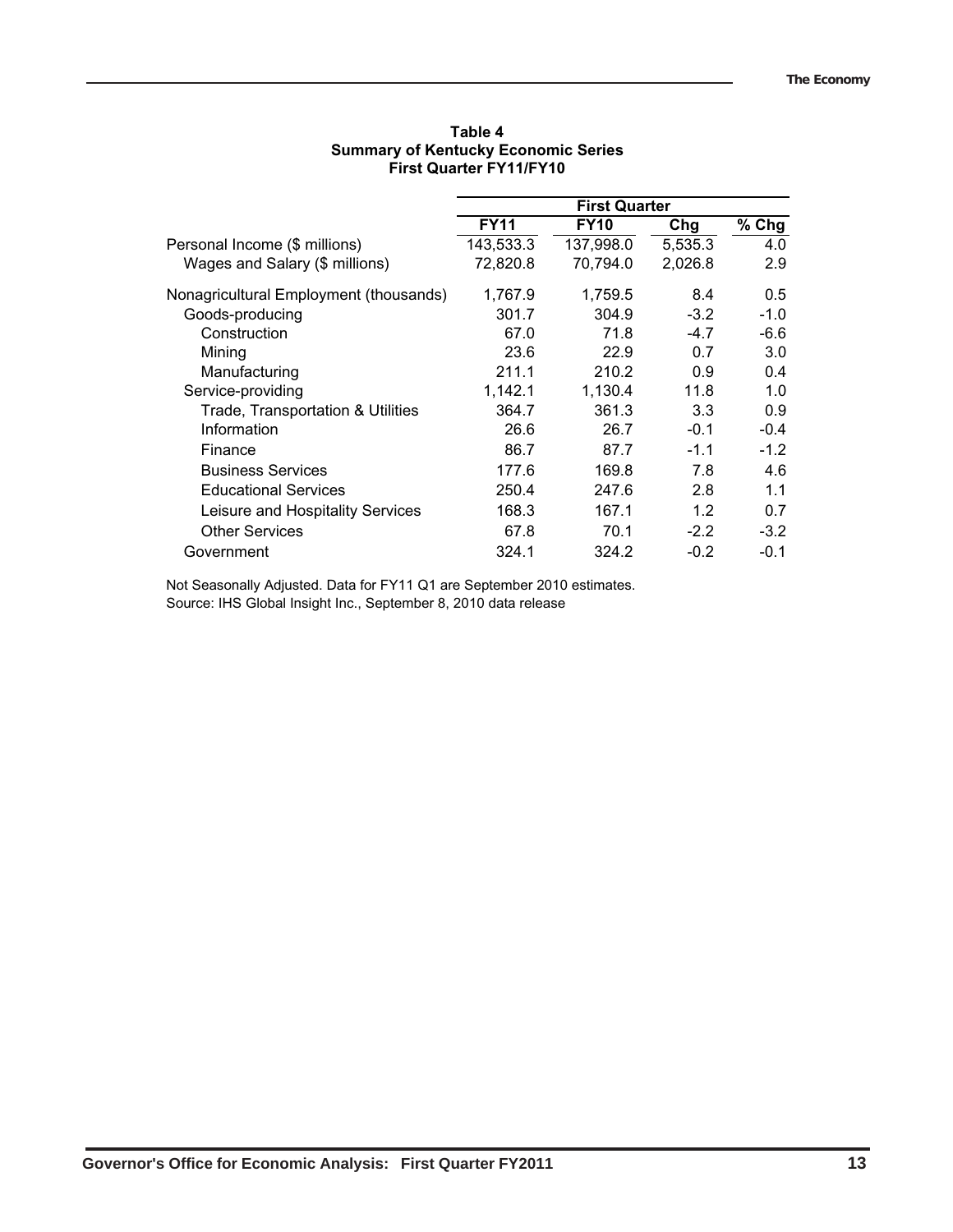**This page intentionally left blank.**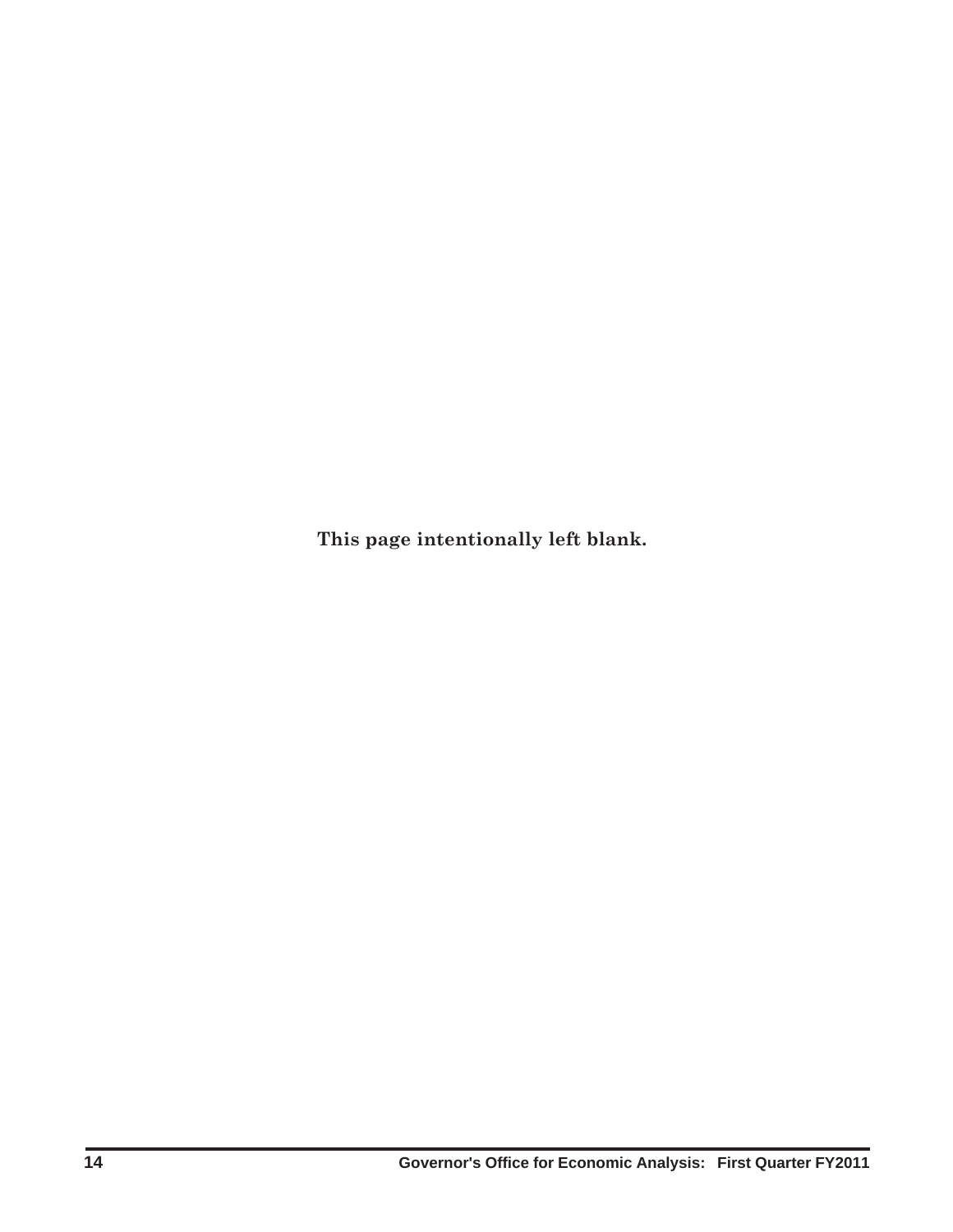

The revenue estimates in this report were prepared using the September 2010 control economic forecast from both Global Insight and the MAK, which is operated by the Office of State Budget Director. Projections have stabilized during the interim period between official estimates due to two primary factors; actual FY10 revenues were very close to the base projected by the CFG during the budget forecast; and second, Global Insight has made few changes to their outlook, aside from some slight differences in timing.

The enacted General Fund estimate for FY11 is \$8,570.9 million, a tally which includes \$80.1 million in legislatively enacted policy changes during the 2010 Special Session of the General Assembly. October's unofficial interim outlook calls for General Fund revenues of \$8,629.3 million, or \$58.4 million higher than the enacted estimates.

Projected General Fund revenues for the next three quarters are shown in Table 5. As the table suggests, the outlook demonstrates the volatility in certain taxes, both in terms of normal volatility and additonal uncertainty given our current position in the business cycle. The largest two revenue sources, the individual income tax and the sales tax, are projected to come in slightly lower than the official estimates. The amount of the projected reduction is roughly attributable to the difference between the underlying economic assumptions. Our current interim

|                           |               |         | (JUILLIUUIS)          |        |                       |        |                 |             |
|---------------------------|---------------|---------|-----------------------|--------|-----------------------|--------|-----------------|-------------|
|                           |               |         | <b>FY11</b>           |        |                       |        | <b>Official</b> |             |
|                           | Q1            |         | Q2, Q3, & Q4          |        | <b>Full Year</b>      |        | <b>Budget</b>   |             |
|                           | <b>Actual</b> | $%$ Chg | <b>Estimate % Chg</b> |        | <b>Estimate % Chg</b> |        | <b>Estimate</b> | \$ Diff     |
| Sales & Use               | 717.2         | 3.4     | 2,165.5               | 3.1    | 2,882.7               | 3.2    | 2,929.3         | $-46.6$     |
| Individual Income         | 845.7         | 3.8     | 2,444.6               | 4.5    | 3,290.3               | 4.3    | 3,322.2         | $-31.9$     |
| Corporation Inc & LLET    | 114.2         | 43.5    | 386.6                 | 27.0   | 500.8                 | 30.5   | 403.9           | 96.9        |
| Coal Severance            | 72.8          | 9.0     | 217.3                 | 5.9    | 290.1                 | 6.7    | 230.4           | 59.7        |
| <b>Cigarette Taxes</b>    | 69.0          | $-7.1$  | 202.6                 | $-0.7$ | 271.6                 | $-2.5$ | 280.9           | $-9.3$      |
| Property                  | 51.6          | $-14.1$ | 485.2                 | 6.4    | 536.8                 | 4.0    | 540.2           | $-3.4$      |
| Lottery                   | 45.0          | 2.3     | 161.0                 | 3.2    | 206.0                 | 3.0    | 205.4           | 0.6         |
| Other                     | 139.6         | 3.1     | 511.5                 | 4.2    | 651.1                 | 4.0    | 658.7           | <u>-7.6</u> |
| <b>Total General Fund</b> | 2,055.1       | 4.4     | 6,574.2               | 5.1    | 8,629.3               | 4.9    | 8,570.9         | 58.4        |

**Table 5 General Fund Interim Forecast (\$ millions)**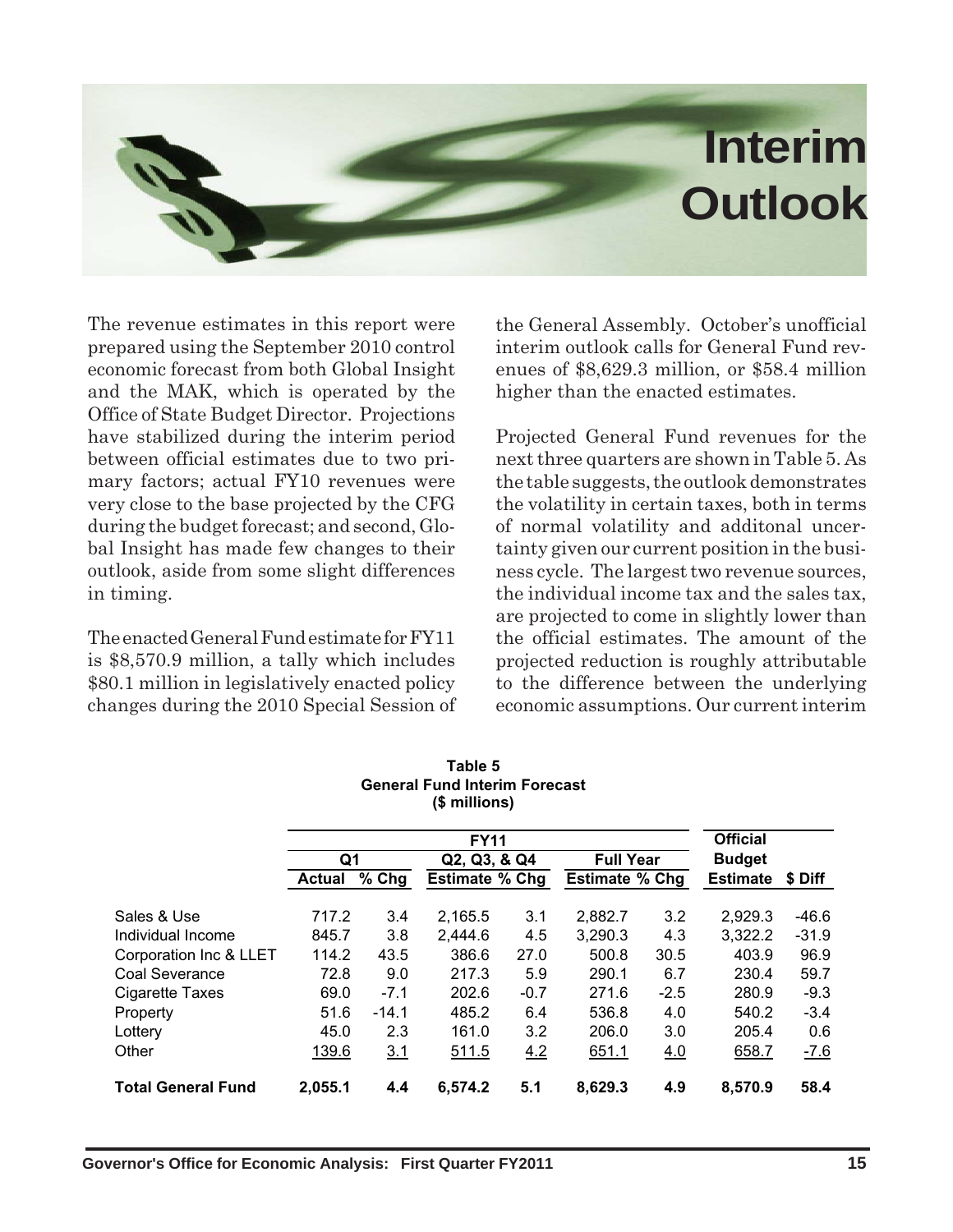estimates were derived from the control forecast whereby the enacted estimates were a 70:30 blend of the control and optimistic economic scenarios. Significant growth is still expected in the income and sales taxes, but the magnitude of the growth has been slightly lowered.

The sales tax grew 3.4 percent in the first quarter with growth expected to slow to 3.1 percent in the remaining three quarters of the fiscal year. Part of the slowing of growth in the sales tax is attributable to the fact that the sales tax improved over the second half of FY10, which will set a higher bar for growth in FY11. The Global Insight forecast for US retail sales continues to be strong, but several forces are at work which will delay a full rebound in the sales tax. Many consumers continue to pay down debts and have limited availability to credit. Also, until the employment picture comes into better focus, consumers will be cautious in spending in the event that they are faced with a disruption from their current employment.

The individual income tax is expected to grow 4.5 percent over the remaining nine months of FY11 despite growing only 3.8 percent in the first quarter. Relative to the enacted estimate, the individual income interim forecast is \$31.9 million lower. Higher growth for the remainder of the fiscal year is partially attributable to an increase in Kentucky employment and wages. The withholding component comprises approximately 90 percent of the total individual income tax.

Despite small downward revisions to the sales and income taxes, three major revenue sources continue to outperform estimates. The corporation income tax, the LLET, and the coal severance tax have been strong performers in the first quarter, and the momentum is expected to continue through the forecasting horizon. By any measure, corporate profits are running very high right now. Apportioned profits are the basis of the corporate income tax, and the first two declaration periods for tax year 2010 calendar filers have both posted sizable growth. Moreover, refund balances are at historic lows as the Department of Revenue has put a higher priority on the timely handling of refund requests in an effort to minimize interest payments.

The other significant source of business taxation, the LLET, has also outperformed expectations. Substantial compliance efforts were undertaken to ensure proper taxpayer understanding of the LLET. While a component of these compliance efforts led to onetime catch-up payments, it appears as if compliance efforts are also paying dividends in terms of proper payment of the tax at the estimated payments end of the cycle. The interim estimate for the combination of the corporation income tax and the LLET is \$500.8 million, which is \$96.9 million greater than the official estimate.

The unprecedented revenue growth in coal severance tax revenue for FY09 was only partially reversed in FY10. Despite very slow going in the first three quarters, the fourth quarter of FY10 posted growth of 3.6 percent over the record levels set in FY09. Coal severance finished FY10 at \$271.9 million in collections, \$27.2 million higher than projected. With the higher base heading into FY11, it is reasonable to assume that the projections going forward would be slightly higher than the official estimates. That was indeed the case in the first quarter, and the next three quarters are expected to sustain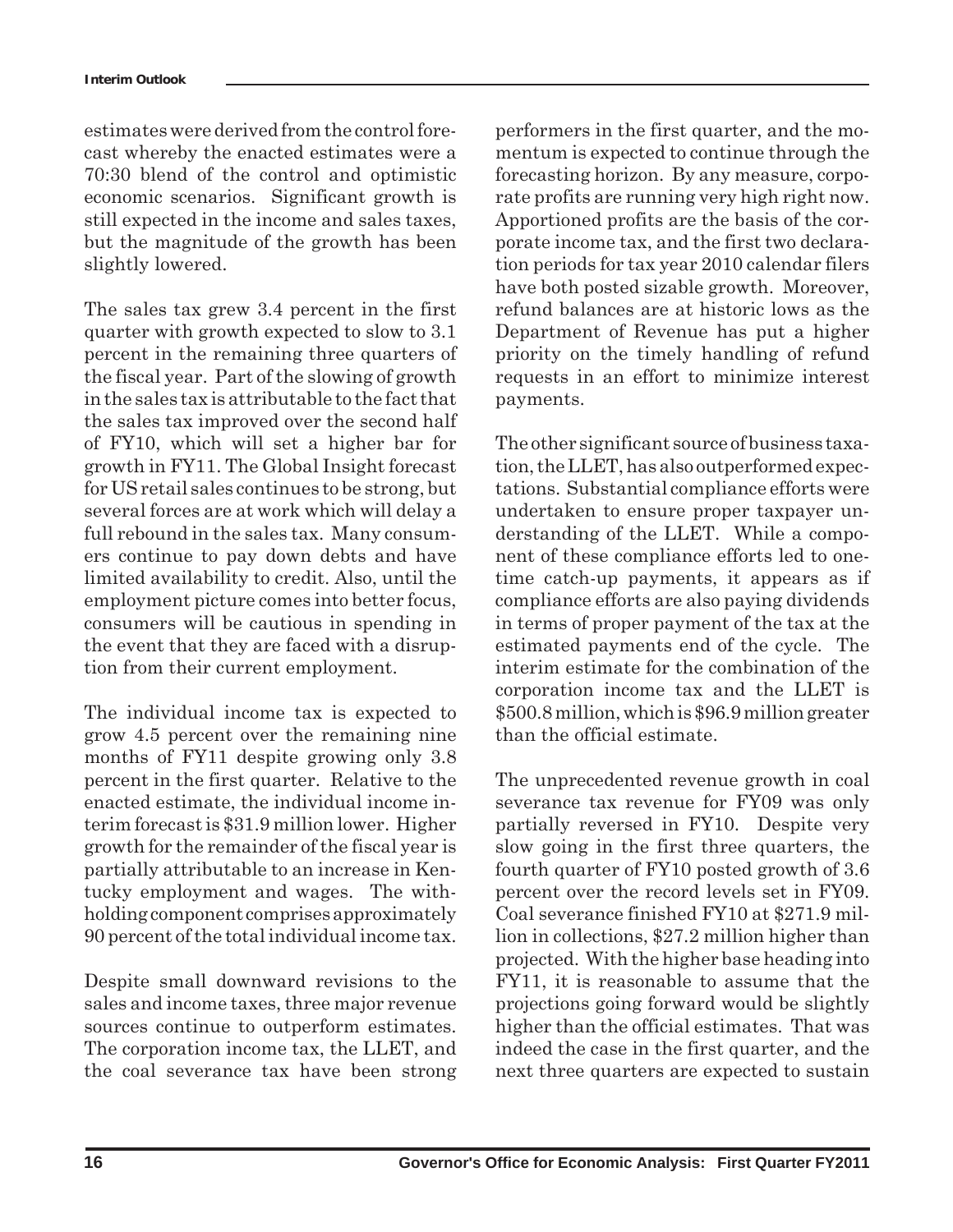**Interim Outlook**

this momentum. The current estimate of \$290.1 million is nearly \$60 million higher than the enacted estimate.

Cigarette taxes totaled \$278.2 million in FY10, an improvement of 37.1 percent over FY09. Compared to the official projections for FY10, the cigarette taxes missed the mark by six-tenths of one percent – quite respectable given that the state tax rate doubled in April 2009 and the federal government raised taxes at the same time by over \$1.00 per pack. The CFG estimated that Kentucky would lose approximately 105 million annual packs due to the combined price impacts from the state and federal taxes. Twelve month equivalent data suggests that the pack loss was approximately 112 million packs. Going forward, the interim forecasts calls for softer cigarette tax receipts for the remainder of FY11. Several factors are simultaneously at play. In the last decade, the trend has been falling demand for cigarettes. Smoking bans and the presence of substitute goods have further depressed pack sales. All of these factors serve to reduce revenues, so the interim estimates call for a reduction in the outlook for the cigarette tax.

The property tax forecast is virtually unchanged in this interim forecast. Expected receipts of \$536.8 million are \$3.4 million lower than the enacted estimate for property taxes. Receipts to date, and a reduction to the property tax estimate on watercraft, were the primary factors resulting in the minor adjustment.

Lottery revenues for FY10 were lowered from \$202.0 million to \$200 million at the December 2009 meeting of the CFG. The FY10 dividend payments from the Kentucky

than the enacted estimate. **Exercise 19** estimate for FY11 is \$206.0 million, or 3.0 Lottery Corporation were exactly \$200.0 million, right on estimate. The annualized percent higher than FY10. No changes were made for the interim forecast. While demand for scratch-off products continues to be weak, online sales of mega-jackpot tickets as well as the daily online draws have served to more than counterbalance poor instant ticket sales.

> Revenues in the "Other" category fell 5.3 percent in FY10. The numerous accounts within this category are a mixed bag of large versus small and stable versus erratic revenue sources, many of which also have timing idiosyncrasies that dominate any underlying autoregressive patterns. Collectively, the interim forecast calls for a \$7.6 million reduction as compared to the official estimate of \$658.7 million. Each account is examined during an interim forecast. Slight downward revisions were done based on yearto-date performance. The largest reductions were made to the oil production tax and the natural gas severance tax.

> The official General Fund estimate for FY11 is comprised of the \$8,490.8 million projected in December 2009, plus \$80.1 million estimated from legislatives actions in 2010. Of the \$80.1 million expected in FY11, very little was received during the first quarter. Many of the revenue enhancements added through the budget bill or other tax-related measures will not be uniformly collected throughout the fiscal year. The Office of State Budget Director is projecting a backloading of legislatively added revenues such that the final quarter of FY11 will see the largest quarterly infusion of the additional revenues.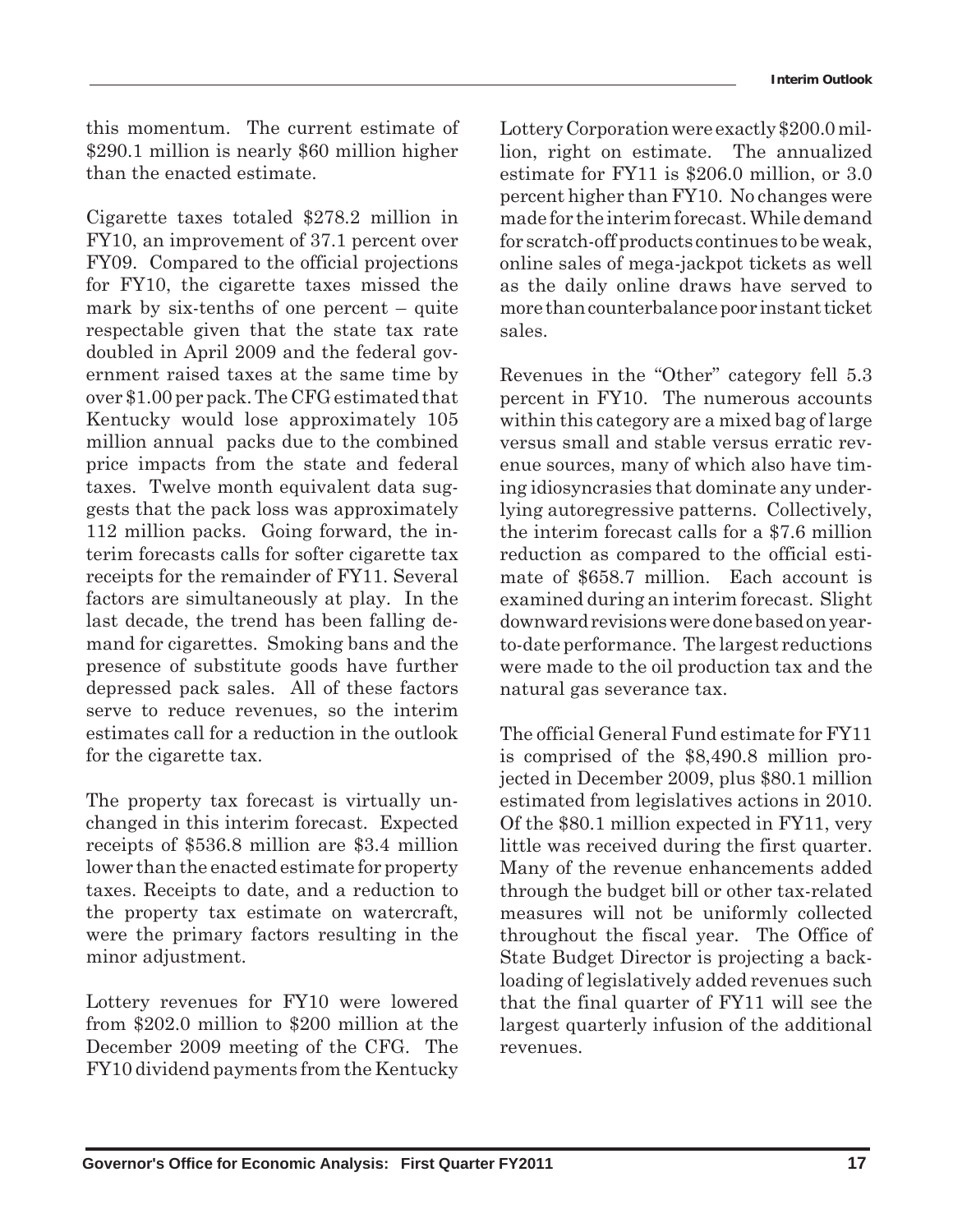#### **ROAD FUND**

Road Fund revenues are forecasted to increase 8.8 percent over the remaining three quarters of FY11 as shown in Table 6 below. The two largest Road Fund accounts, motor fuels and motor vehicle usage, are expected to account for the majority of the increase in revenue.

Motor fuels tax receipts are forecasted to grow 9.0 percent in the last three quarters of FY11. This is due principally to a rise in forecasted average wholesale gasoline prices and its effect on the statutory rate of the motor fuels tax. A higher average wholesale price of gasoline will raise the variable portion of the motor fuels tax rate, generating increased tax revenues.

Motor vehicle usage tax collections are expected to rise 12.4 percent in the final nine months of FY11. Receipts increased 1.5 percent in the first quarter but will rebound strongly through the end of the fiscal year due to the expiration of legislation which depressed collections in FY10. House Bill 3, passed during the 2009 Special Session of the General Assembly, exempted from tax the value of trade-ins on new vehicle purchases, depressing tax collections. The fiscal impact for the final three quarters of FY10 was \$18.4 million. Restoring the tax exemption plus an increase in motor vehicles sales will boost tax collections through the end of FY11.

To estimate the growth of all other components of the Road Fund, officials of the Kentucky Transportation Cabinet and staff of the Governor's Office for Economic Analysis assessed recent growth patterns as well as administrative and statutory factors to formulate the projections. Motor vehicle license taxes are forecasted to increase 0.7 percent in the final three quarters of FY11. Motor vehicle operators' licenses are projected to rise 5.1 percent in the remainder of the fiscal year. Weight distance tax revenue should grow 7.0 percent for the remainder of the fiscal year. Investment income should fall 55.4 percent due to lower interest rates. All other revenues should combine for growth of 7.4 percent during the last nine months of FY11.

#### **Table 6 Road Fund: Interim Forecast (millions of dollars)**

|                                |       | <b>FY11</b><br><b>Quarter 1</b><br>$%$ Chg<br><b>Actual Year Ago</b> | Interim<br><b>Estimate</b> | <b>FY11</b><br><b>Quarters 2, 3 &amp; 4</b><br>$%$ Chg<br>Year Ago | Interim<br><b>Estimate</b> | <b>FY11</b><br><b>Full Year</b><br>$%$ Chg<br><b>Year Ago</b> |
|--------------------------------|-------|----------------------------------------------------------------------|----------------------------|--------------------------------------------------------------------|----------------------------|---------------------------------------------------------------|
| Motor Fuels & MF Use/Surtax    | 193.0 | 19.0                                                                 | 538.2                      | 9.0                                                                | 731.2                      | 11.5                                                          |
| Motor Vehicle Usage & Rental   | 95.1  | 1.5                                                                  | 268.8                      | 12.4                                                               | 363.9                      | 9.3                                                           |
| Motor Vehicle License          | 17.9  | 5.2                                                                  | 80.3                       | 0.7                                                                | 98.2                       | 1.4                                                           |
| <b>Motor Vehicle Operators</b> | 4.2   | $-2.1$                                                               | 12.2                       | 5.1                                                                | 16.4                       | 3.1                                                           |
| Weight Distance Tax/Surtax     | 18.8  | 7.9                                                                  | 56.8                       | 7.0                                                                | 75.6                       | 7.2                                                           |
| Investment                     | 0.5   | $-63.4$                                                              | 1.0                        | $-55.4$                                                            | 1.5                        | $-58.3$                                                       |
| Other                          | 9.3   | 36.7                                                                 | 26.2                       | 7.4                                                                | 35.5                       | 13.8                                                          |
| <b>Road Fund</b>               | 338.7 | 11.9                                                                 | 983.6                      | 8.8                                                                | 1,322.3                    | 9.6                                                           |

**18 Governor's Office for Economic Analysis: First Quarter FY2011**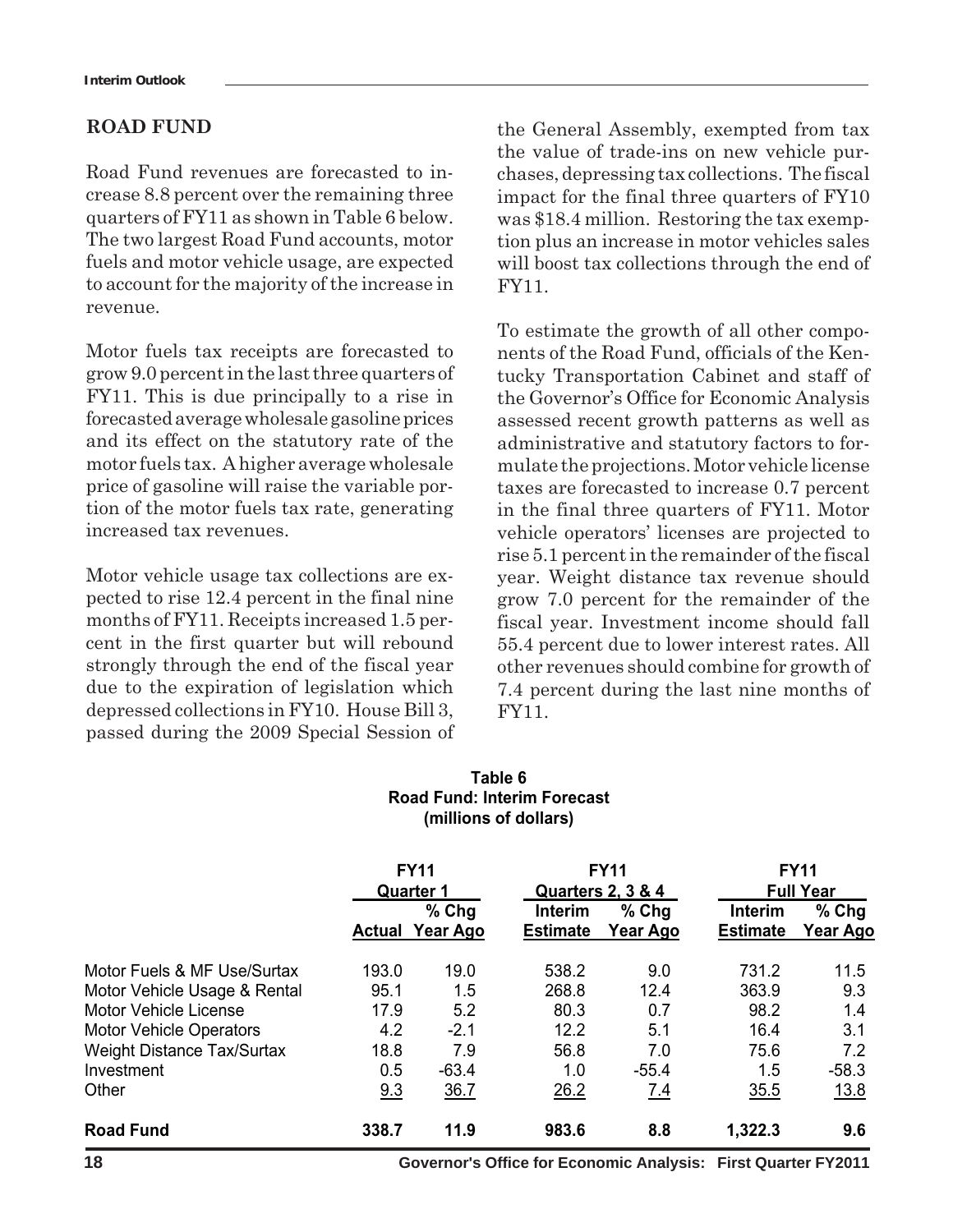#### **NATIONAL ECONOMY**

When the July 2010 Quarterly Report was around historic lows, consumers will remain issued, the outlook for the national economy was beginning to cool somewhat from the pace set earlier in 2010. GDP, personal income, industrial production, exports, and retail sales – the major national economic aggregates that feed into the Kentucky economy – were all moderating from the strong performance in the first calendar quarter of 2010. Corporate profits were the lone bright spot, but it was unclear whether high corporate profits would eventually lead to an increase in productive capacity and higher employment. Employment growth was anemic, wages and salaries dormant, and the unemployment rate persistently high. Talks of a double-dip recession were becoming increasingly mainstream. The national economy was facing a weak and fragile recovery period.

The outlook one quarter later is virtually unchanged. Easy gains, like the inventory correction, federal fiscal policy, and quantitative easing, are in the rear view mirror. A holding pattern has formed pending the resolution of three very critical issues: the path of the consumer; the path of corporations; and foreign demand for US exports.

Consumers have been deleveraging in the aftermath of the housing crash. In the height of the housing market, household wealth from homeowner equity was about \$13.0 trillion. Current estimates place homeowner equity at around \$6.5 to \$7.0 million. This represents a deeper loss of household wealth than was experienced in the stock market plunge in 2001. Losses in wealth are noteworthy because they affect consumer sentiment and the ability to purchase goods and services beyond what could be spent from current wages and salaries. While inflation and nominal interest rates hover around historic lows, consumers will remain cautious until household wealth and employment gain a more firm foothold. On the positive side, periods of deleveraging (saving) are typically followed by some pentup demand. Therefore, while domestic consumption does not appear to be taking a leadership role in the recovery, there is certainly room for increased demand if employment and consumer sentiment find firmer footing.

Domestic corporations are becoming the focal point in the economy. It has been widely reported that corporations are "awash with cash". This prime cash position is a function of streamlining production, reducing fixed costs, and extreme caution with their workforce levels. Evidence to date indicates that some corporate investment is taking place, but the emphasis has been on replacement machinery and updating computers and software. While all investment is stimulative, investments in workforce and productive capacity typically have a higher impact on the overall economy. Through this period of corporate streamlining, domestic companies have positioned themselves well in the area of global competiveness and profitability. The next step to growing corporate profits must come from growing revenues, which typically requires new productive machinery and additional workers. The path to this stage of the recovery is unclear. It will be required, however, to advance the economy beyond the tepid growth of the current fragile recovery.

Foreign trade is the other critically watched segment of the national economy. This segment of the economy is very important in establishing the expectations of business. If the US consumer is not positioned to be the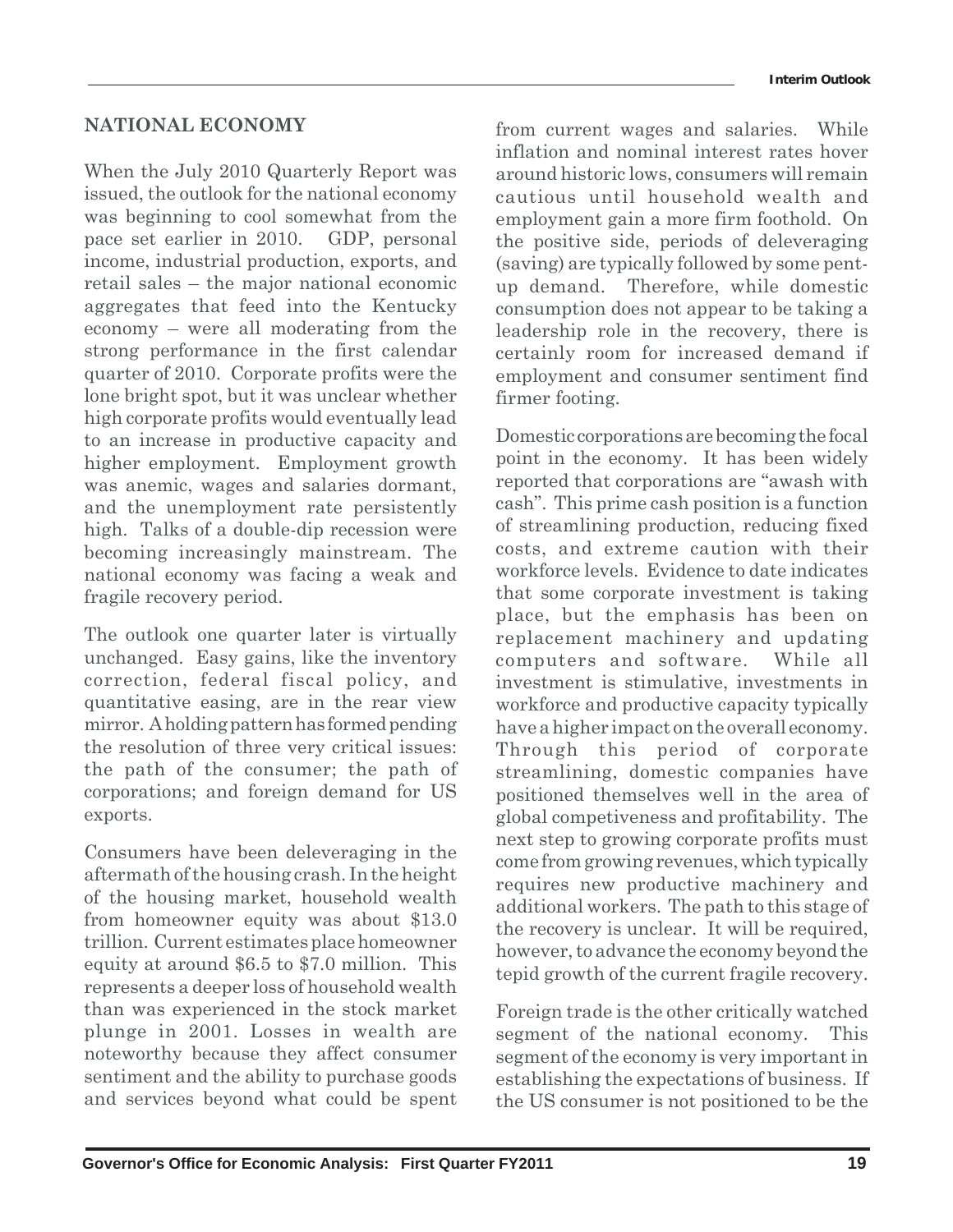|                                     | <b>Quarters 2, 3, &amp; 4</b> |              |           |                  |               |
|-------------------------------------|-------------------------------|--------------|-----------|------------------|---------------|
|                                     |                               | Q2, Q3, & Q4 |           | <b>Full Year</b> |               |
|                                     | <b>FY11</b>                   | <b>FY10</b>  | $%$ Chg   | <b>FY11</b>      | $%$ Chg       |
| <b>Real GDP</b>                     | 13,370.1                      | 13,116.4     | 1.9       | 13,336.2         | $2.2^{\circ}$ |
| <b>Real Consumption</b>             | 9,412.1                       | 9,226.2      | 2.0       | 9,387.8          | 1.9           |
| Real Investment                     | 1,791.6                       | 1,687.6      | 6.2       | 1,793.4          | 9.4           |
| Real Govt. Expenditures             | 2,570.0                       | 2,552.4      | 0.7       | 2,570.1          | 0.6           |
| <b>Real Exports</b>                 | 1,748.9                       | 1,614.0      | 8.4       | 1,732.0          | 9.4           |
| Real Imports                        | 2,163.8                       | 1,985.1      | 9.0       | 2,158.4          | 10.2          |
| Personal Income (\$ billions)       | 12,750.2                      | 12,353.5     | 3.2       | 12,703.1         | 3.2           |
| Inflation (% chg CPI)               | 1.3                           | 1.9          | <b>NA</b> | 1.3              | NA.           |
| Industrial Production Index (% chg) | 94.0                          | 90.6         | 3.7       | 93.8             | 4.4           |
| Civilian Labor Force (millions)     | 154.6                         | 153.8        | 0.5       | 154.4            | 0.3           |
| Total Nonfarm Employment (millions) | 130.7                         | 129.9        | 0.6       | 130.6            | 0.5           |
| Manufacturing Employment (millions) | 11.8                          | 11.6         | 1.8       | 11.8             | 1.3           |
| Unemployment Rate (percent)         | 9.7                           | 9.8          | NA.       | 9.7              | $-0.6$        |

## **Table 7 US Economic Outlook**

Not Seasonally Adjusted. Real series are annual rate, billions of chained 2000 dollars. Data for FY11 Q2 through FY11 Q4 are September 2010 estimates.

Source: IHS Global Insight Inc., September 8, 2010 data release

source of demand for the economy, strong demand for US goods and services must come from another source. Early in the recovery, Federal fiscal spending and tax cuts led to a noticeable bump in the economy. Between tax cuts, aid to state and local governments, Census hiring, and wide-scale infrastructure improvements, federal fiscal policy injected a dose of demand into the economy. Unfortunately, in most cases, fiscal policy can only be a temporary cure as pressures will build as the national debt continues to grow.

A more sustainable source of demand is net exports. When foreign companies purchase domestically produced goods and services, demand rises. Businesses respond by increasing productive capacity and hiring additional workers. If export demand can serve as a backfill weak domestic consumer demand, then increased demand will perpetuate as the additional workers create consumption demand and eventually higher wages. The major challenge to sustainable export-led growth remains to be world banking interventions vis-à-vis currency wars. A weak dollar is essential to an exportled recovery. Foreign banks are often quick to intervene when they see a decline in their economies as US goods gain in popularity due to relative prices. The maneuvers of foreign banks frequently raise the strength of the US dollars versus other currencies hurting US exports.

Unfortunately, the inherent lagging nature of the employment rebound has several consequences that add considerable uncertainty to the current economic forecast. Employment, at least the wages and salaries from employment, is highly correlated with household consumption, which is in turn a driver for many other elements of the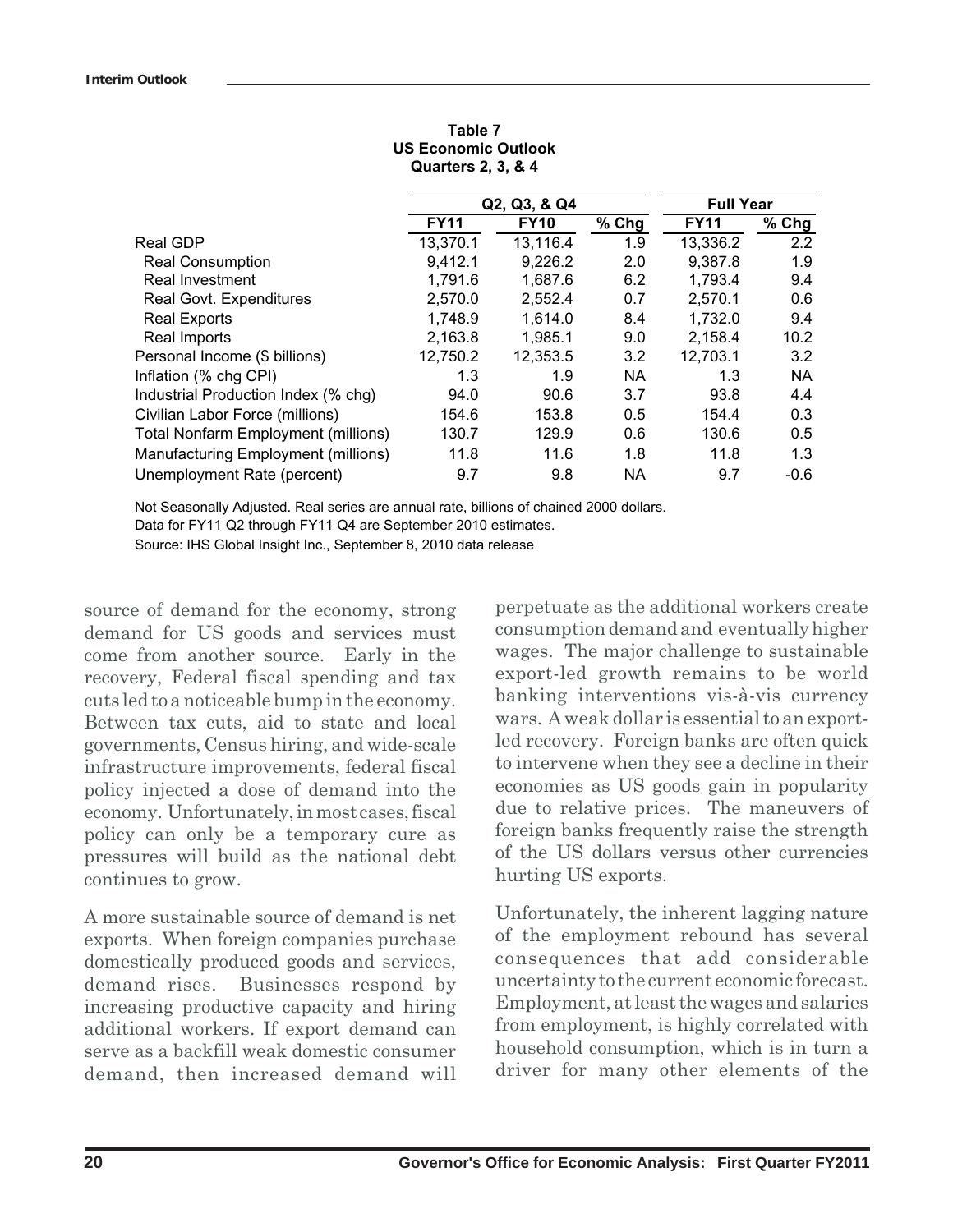demand, which in turn drives business and sustained source of aggregate demand. economy. Current consumption helps form the expectations for future consumption demand, which in turn drives business decisions like equipment purchases. Second, uncertainty about employment has a dampening effect on two of the largest consumer super-sectors – housing and vehicles. This uncertainty is compounded by the aftermath of the financial crisis, as consumer lending has tightened especially as it pertains to higher-risk loans.

Like most economic forecasts, there are both upside and downside risks to this control forecast. The primary downside risk to the forecast is a double-dipped recession. Global Insight has assigned a 25 percent weight to this occurrence. Most experts agree that the current recovery is very fragile in nature, such that even a small global disruption could lead to a magnified and negative response.

The upside scenario is not really a new complete course for the economy but rather a quicker path to the long-run growth models. This scenario predicts that historically low interest rates and pent-up consumer demand will interject a strong push from the consumer side of the economy. Once this pilot light is ignited, the strength of the consumer recovery will become self-perpetrating.

Finally, it should be noted that recoveries from financial recessions are more pernicious than others, and the period of recovery tends to be flat, or U-shaped. In a more structural recession, the economy can rebound more quickly when the structural problem that created the downturn is reconciled. Financial recessions leave deeper scars due to the loss of household wealth and the severe impact on consumer sentiment. The period of recovery is thus extended as consumers must

dig out of the hole left behind by the loss of household wealth before becoming a reliable

#### **KENTUCKY ECONOMY**

It would seem intuitive that forecasting the state economy is easier than forecasting the national economy, but this is not the case. At the national level, the diversity between and among states creates situations where some states under and over perform and the errors tend to offset one another vis-à-vis the business cycle. When forecasting for a single state, the benefit of canceling stochastic errors is lost and point estimates become crucial. These difficulties are magnified in periods of downturn and recovery since the precise timing of the recovery makes a material difference in the downstream revenue forecasts. It is during these turning points where extra reliance is placed on the relationships built into the state econometric models.

By most accounts, Kentucky was somewhat insulated from the national recession that ended in June 2009. There are three primary factors at play. First, the loss of household wealth from home equity was not as severe in Kentucky since there was a smaller run-up in prices and less speculative buying. Second, all mineral extraction states were buttressed by higher mineral prices and therefore had better severance tax receipts. Peak to trough job losses and personal income declines were much less severe in states with a vibrant mining presence. Finally, Kentucky has a broad mix of manufacturing instead of an overreliance on a single industry. The diversity and stability of our tax code also limits the downside risks during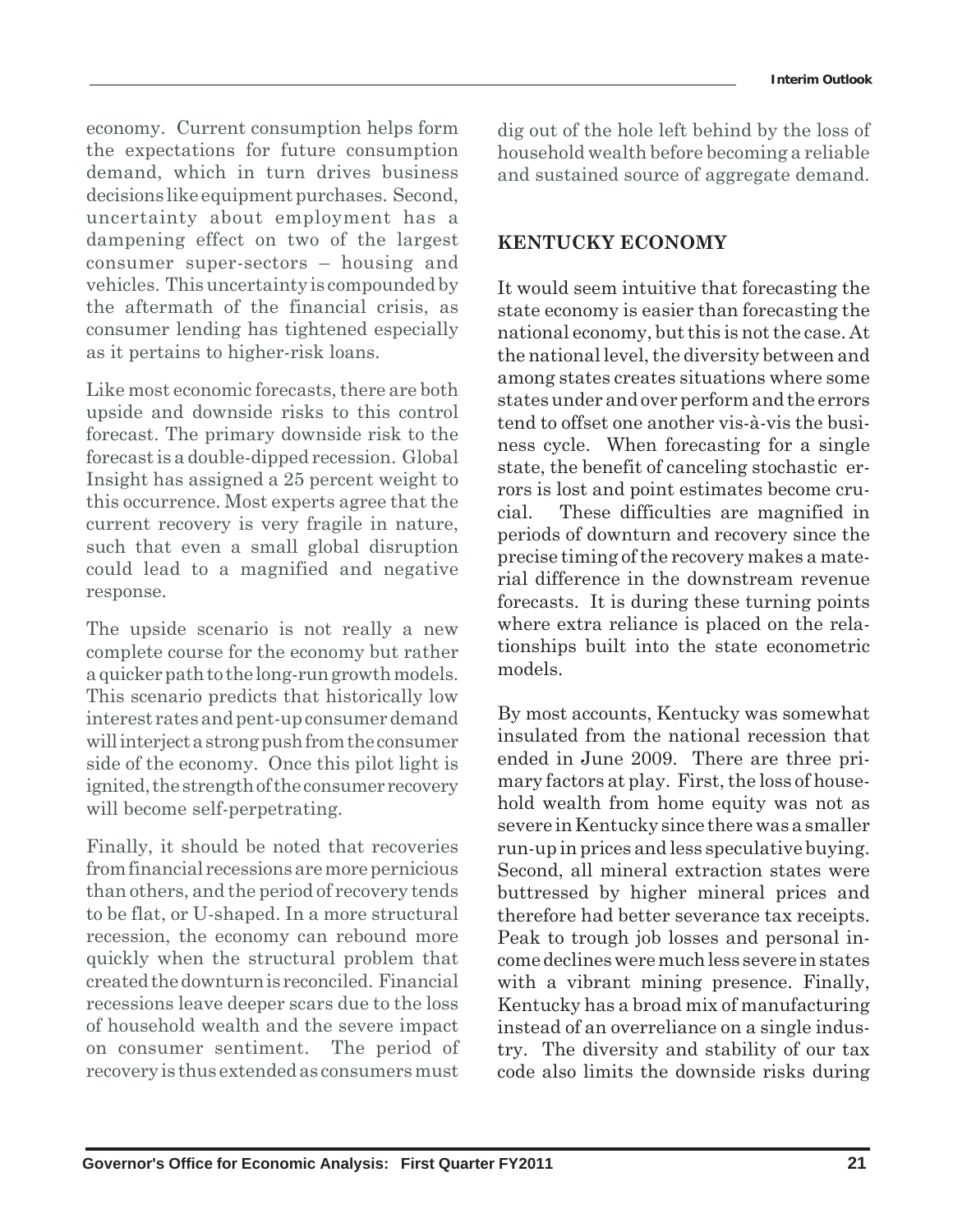recessions by sustaining government services and interjecting resources into the private economy.

Tables 7 and 8 display the highlights of the current forecast. There are many similarities between the state and national outlooks. Most notably, personal income rebounds before employment, as seen in Table 8. Kentucky employment growth in FY11 is predicted to be 0.4 percent while personal income in Kentucky is expected to grow by 3.4 percent. Compared to the national forecast for the same period, the employment outlook is very similar but the rebound in personal income is slightly higher in Kentucky. If the dollar stays low, and global trading powers continue to be able to purchase US exports, then Kentucky should continue to slightly outperform the national averages and continue along the slow path of recovery.

In summary, the forecast calls for growth much in line with the projections used by the Consensus Forecasting Group during the December 2009 official estimates. Although the forecast has slowed in the past few months, the projections for many national economic aggregates have actually increased since the official estimates were rendered. All told, the main revenue drivers (employment, wages, and personal income) are very much congruous with our official estimates. The same risks that apply to the national economy exist for the state economy as well.

|                                        | <b>Quarters 2, 3, &amp; 4</b> |              |         |                  |        |
|----------------------------------------|-------------------------------|--------------|---------|------------------|--------|
|                                        |                               | Q2, Q3, & Q4 |         | <b>Full Year</b> |        |
|                                        | <b>FY11</b>                   | <b>FY10</b>  | $%$ Chg | <b>FY11</b>      | % Chg  |
| Personal Income (\$ millions)          | 145,282.8                     | 140,755.5    | 3.2     | 144,845.4        | 3.4    |
| Wages and Salary (\$ millions)         | 73,879.7                      | 71,769.5     | 2.9     | 73,614.9         | 2.9    |
| Nonagricultural Employment (thousands) | 1,773.5                       | 1,766.4      | 0.4     | 1,772.1          | 0.4    |
| Goods-producing                        | 304.2                         | 300.9        | 1.1     | 303.5            | 0.5    |
| Construction                           | 67.0                          | 68.1         | $-1.6$  | 67.0             | $-2.9$ |
| Mining                                 | 24.7                          | 23.2         | 6.3     | 24.4             | 5.5    |
| Manufacturing                          | 212.5                         | 209.7        | 1.4     | 212.1            | 1.1    |
| Service-providing                      | 1,146.8                       | 1,139.4      | 0.6     | 1,145.6          | 0.7    |
| Trade, Transportation & Utilities      | 364.8                         | 362.1        | 0.8     | 364.8            | 0.8    |
| Information                            | 26.6                          | 26.4         | 0.5     | 26.6             | 0.3    |
| Finance                                | 86.5                          | 86.4         | 0.1     | 86.5             | $-0.3$ |
| <b>Business Services</b>               | 181.2                         | 178.5        | 1.5     | 180.3            | 2.2    |
| <b>Educational Services</b>            | 252.0                         | 249.4        | 1.0     | 251.6            | 1.1    |
| Leisure and Hospitality Services       | 167.7                         | 168.3        | $-0.3$  | 167.9            | $-0.1$ |
| <b>Other Services</b>                  | 68.1                          | 68.3         | $-0.4$  | 68.0             | $-1.1$ |
| Government                             | 322.6                         | 326.1        | $-1.1$  | 323.0            | $-0.8$ |

**Kentucky Economic Outlook Table 8**

Not Seasonally Adjusted.

Source: IHS Global Insight, Inc. and the Governor's Office for Economic Analysis MAK model, Sept 2010.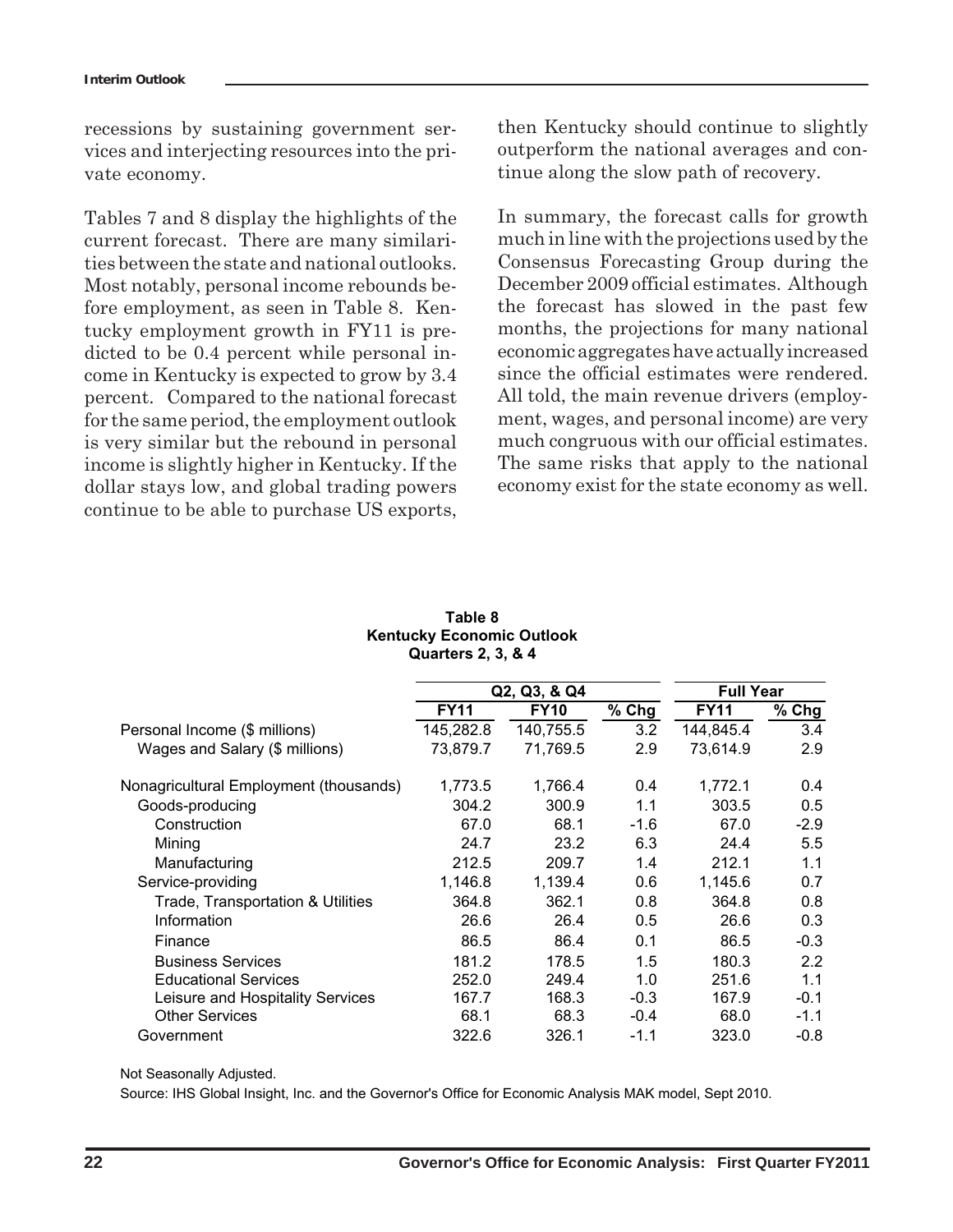## **APPENDIX**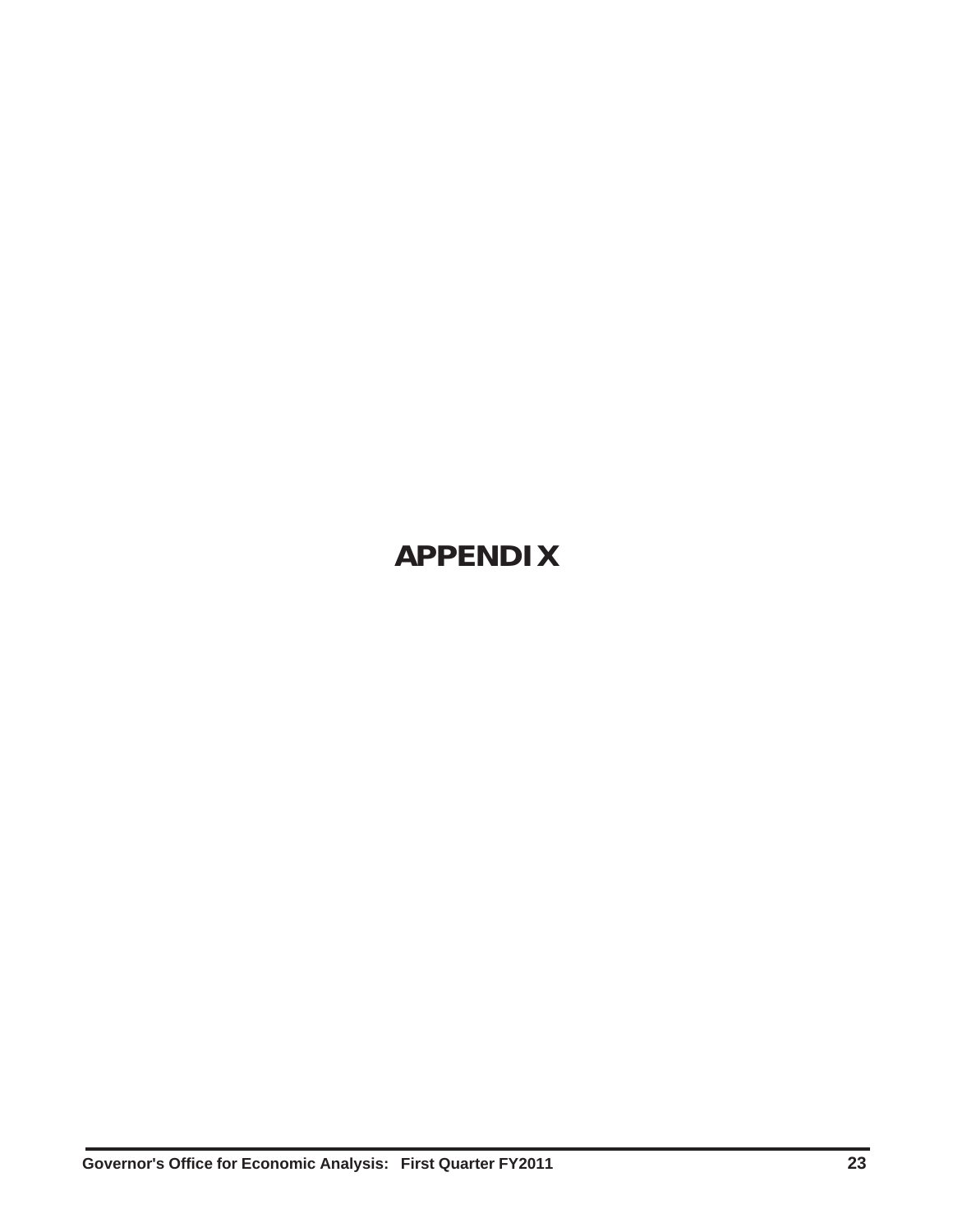#### **KENTUCKY STATE GOVERNMENT - GENERAL FUND REVENUE**

|                                                                             | <b>First Quarter</b><br>FY 2011 | <b>First Quarter</b><br>FY 2010 | %<br>Change       |
|-----------------------------------------------------------------------------|---------------------------------|---------------------------------|-------------------|
| <b>TOTAL GENERAL FUND</b>                                                   | 2,055,095,794                   | 1,968,453,450                   | 4.4%              |
| <b>Tax Receipts</b>                                                         | 1,990,193,861                   | 1,899,098,174                   | 4.8%              |
| Sales and Gross Receipts                                                    | 869,652,836                     | 848, 152, 069                   | 2.5%              |
| <b>Beer Consumption</b>                                                     | 1,792,037                       | 1,734,290                       | 3.3%              |
| <b>Beer Wholesale</b>                                                       | 14,823,556                      | 14,443,895                      | 2.6%<br>$-7.0%$   |
| Cigarette                                                                   | 69,001,313                      | 74,188,631                      | $---$             |
| <b>Distilled Spirits Case Sales</b><br><b>Distilled Spirits Consumption</b> | (316, 506)<br>2,767,839         | 27,201<br>2,709,843             | 2.1%              |
| <b>Distilled Spirits Wholesale</b>                                          | 6,905,018                       | 6,804,743                       | 1.5%              |
| Insurance Premium                                                           | 29,673,246                      | 27,685,914                      | 7.2%              |
| Pari-Mutuel                                                                 | 1,945,337                       | (1,550,912)                     |                   |
| Race Track Admission                                                        | 86,736                          | 92,698                          | $-6.4%$           |
| Sales and Use                                                               | 717,229,493                     | 693,895,478                     | 3.4%              |
| <b>Wine Consumption</b>                                                     | 602,545                         | 580,280                         | 3.8%              |
| Wine Wholesale                                                              | 3,378,775                       | 2,887,009                       | 17.0%             |
| <b>Telecommunications Tax</b>                                               | 16, 153, 615                    | 19,060,855                      | $-15.3%$          |
| OTP                                                                         | 5,569,665                       | 5,456,403                       | $2.1\%$           |
| Floor Stock Tax                                                             | 40,169                          | 135,740                         | $-70.4%$          |
| License and Privilege                                                       | 134,345,111                     | 108,115,576                     | 24.3%             |
| Alc. Bev. License Suspension                                                | 99,250                          | 68,350                          | 45.2%             |
| Coal Severance                                                              | 72,839,852                      | 66,843,188                      | 9.0%              |
| <b>Corporation License</b>                                                  | 3,403,741                       | 678,533                         | 401.6%            |
| Corporation Organization                                                    | 19,412                          | 101,730                         | $-80.9%$          |
| <b>Occupational Licenses</b>                                                | 33,102                          | 41,317                          | $-19.9%$          |
| Oil Production                                                              | 1,821,582                       | 1,843,509                       | $-1.2%$           |
| Race Track License                                                          | 105,000                         | 112,500                         | $-6.7%$           |
| <b>Bank Franchise Tax</b>                                                   | 2,489,017                       | (165, 750)                      |                   |
| <b>Driver License Fees</b>                                                  | 165,064                         | 156,963                         | 5.2%              |
| <b>Minerals Severance</b>                                                   | 3,977,297                       | 3,627,032                       | 9.7%              |
| Natural Gas Severance                                                       | 5,136,472                       | 4,277,040                       | 20.1%             |
| <b>Limited Liability Entity</b>                                             | 44,255,323                      | 30,531,165                      | 45.0%             |
| Income                                                                      | 915,602,843                     | 863,467,596                     | 6.0%              |
| Corporation                                                                 | 69,901,358                      | 49,041,270                      | 42.5%             |
| Individual                                                                  | 845,701,485                     | 814,426,326                     | 3.8%              |
| Property                                                                    | \$51,625,502                    | \$60,134,196                    | $-14.1%$          |
| <b>Building &amp; Loan Association</b>                                      | (53, 180)                       | 91,143                          |                   |
| General - Real                                                              | (683,968)                       | 134,803                         |                   |
| General - Tangible                                                          | 22,301,036                      | 22,343,478                      | $-0.2%$           |
| <b>Omitted &amp; Delinquent</b>                                             | 15,315,505                      | 13,355,891                      | 14.7%<br>$-38.3%$ |
| <b>Public Service</b><br>Other                                              | 14,509,632<br>236,477           | 23,521,697<br>687,184           | -65.6%            |
| Inheritance                                                                 | \$11,333,007                    | \$11,168,896                    | 1.5%              |
| Miscellaneous                                                               | \$7,634,563                     | \$8,059,842                     | $-5.3%$           |
| <b>Legal Process</b>                                                        | 5,208,501                       | 5,779,530                       | -9.9%             |
| T. V. A. In Lieu Payments                                                   | 2,400,284                       | 2,279,819                       | 5.3%              |
| Other                                                                       | 25,778                          | 493                             |                   |
| Nontax Receipts                                                             | \$64,334,885                    | \$68,434,525                    | $-6.0%$           |
| <b>Departmental Fees</b>                                                    | 5,838,998                       | 7,498,852                       | $-22.1%$          |
| PSC Assessment Fee                                                          | 8,869,505                       | 8,210,157                       | 8.0%              |
| <b>Fines &amp; Forfeitures</b>                                              | 6,309,597                       | 7,485,475                       | $-15.7%$          |
| Interest on Investments                                                     | 190,583                         | 199,721                         | $-4.6%$           |
| Lottery                                                                     | 45,000,000                      | 44,000,000                      | 2.3%              |
| Sale of NO <sub>x</sub> Credits                                             | 22,513                          | 460,780                         | $-95.1%$          |
| Miscellaneous                                                               | (1,896,310)                     | 579,540                         |                   |
| <b>Redeposit of State Funds</b>                                             | \$567,048                       | \$920,751                       | $-38.4%$          |